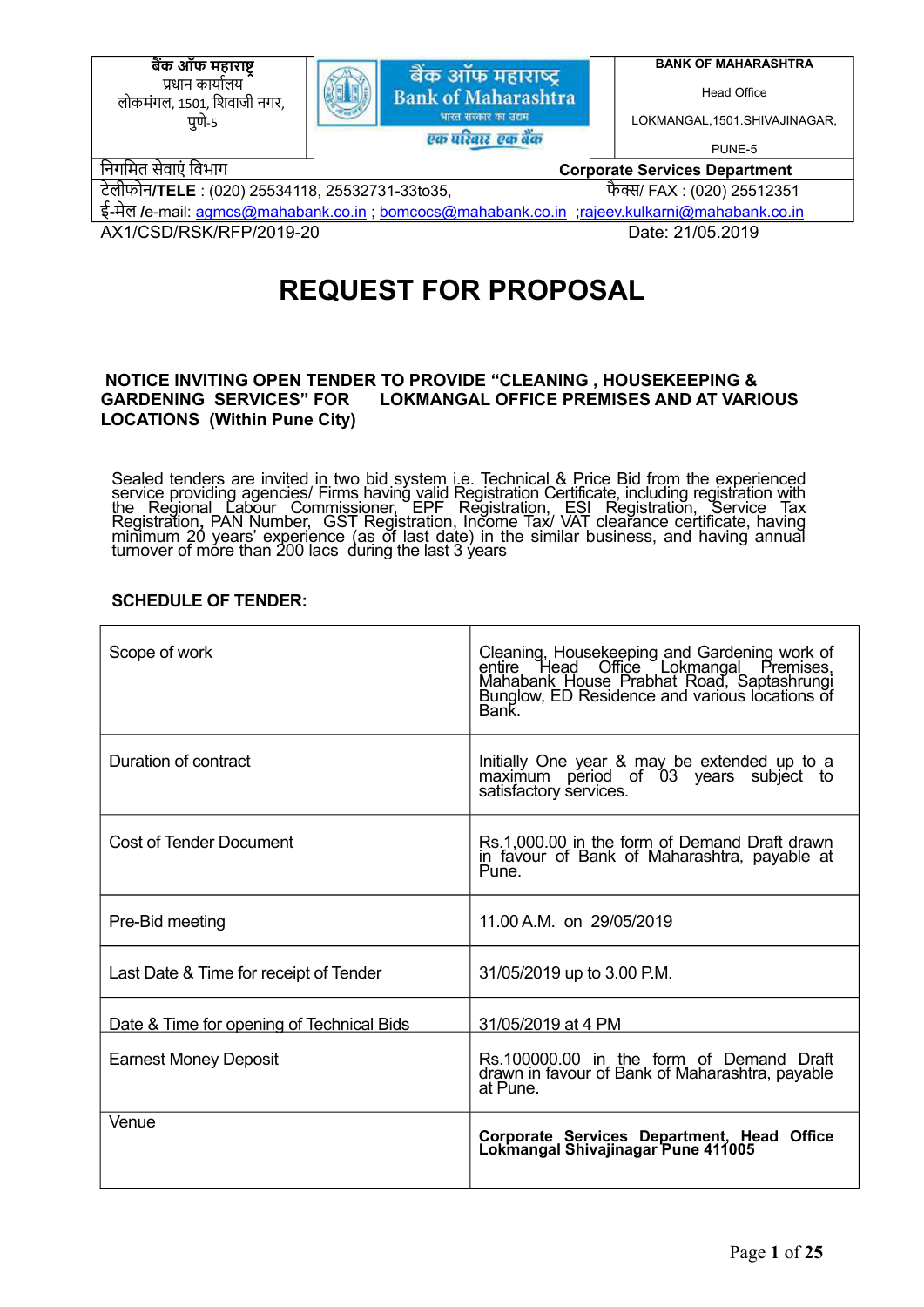- 1. The tender forms can be obtained from the above said Corporate Services Department<br>address at 1501 Shivaji Nagar Lokmangal Pune 411005 on any working day from<br>27/05/2019 to 31/05/2019 OR the same can also be downloaded www.bankofmaharashtra.in under tender column.if downloaded from banks website DD of Rs. 1000/- alongwith application should be submitted as application fee.
- 2. The tenders should be submitted in three sealed covers.
	- (a) The first sealed cover super scribed as "Technical Bid" should contain
		- I. Checklist of documents submitted ( Form A )
		- I. The Proforma as per Form B.
			- II. Agency profile including previous experience of similar work in Government / Semi Government / PSU/autonomous agencies./Reputed Institutions.
			- III. Acceptance of terms and conditions there under (Form C)...
			- IV. All other required documents
	- (b) The second sealed envelope super scribed as "Price Bid" should contain only rates which are to be quoted on monthly basis (Form D).
	- (c) The third envelope super scribed as "EMD and Cost of Tender document" should contain Demand Draft for Earnest Money Deposit and Demand Draft towards the cost of Tender document.
	- (d) Total there will be 03 separate envelopes. All the above 3 envelopes shall be placed in a common sealed cover super scribed as "Tender for Cleaning and Housekeeping work "and to be submitted at the above said address only
	- 3. Tenders received after, the due date and time prescribed will be summarily rejected. Incomplete and conditional tenders shall not be accepted.
	- 4. The Technical Evaluation Committee will assess the ability of the agencies to render the requisite services based on its past record, profile and on such other criteria as it may fix and only those found fit will be eligible for financial bid opening.
	- 5. The bidders may assess about the nature and quantum of work before quoting their rate.
	- 6. Bank reserves the right to accept / reject any OR all, in full or part thereof, without assigning any reason.
	- 7. EMD of unsuccessful bidders will be refunded within 90 days of opening of Price Bid & without any interest.

Yours faithfully

 Asstt. General Manager Corporate Services Department

# *GENERAL TERMS AND CONDITIONS*

1. **Parties:-** The parties to the Contract are the contractor (the tenderer to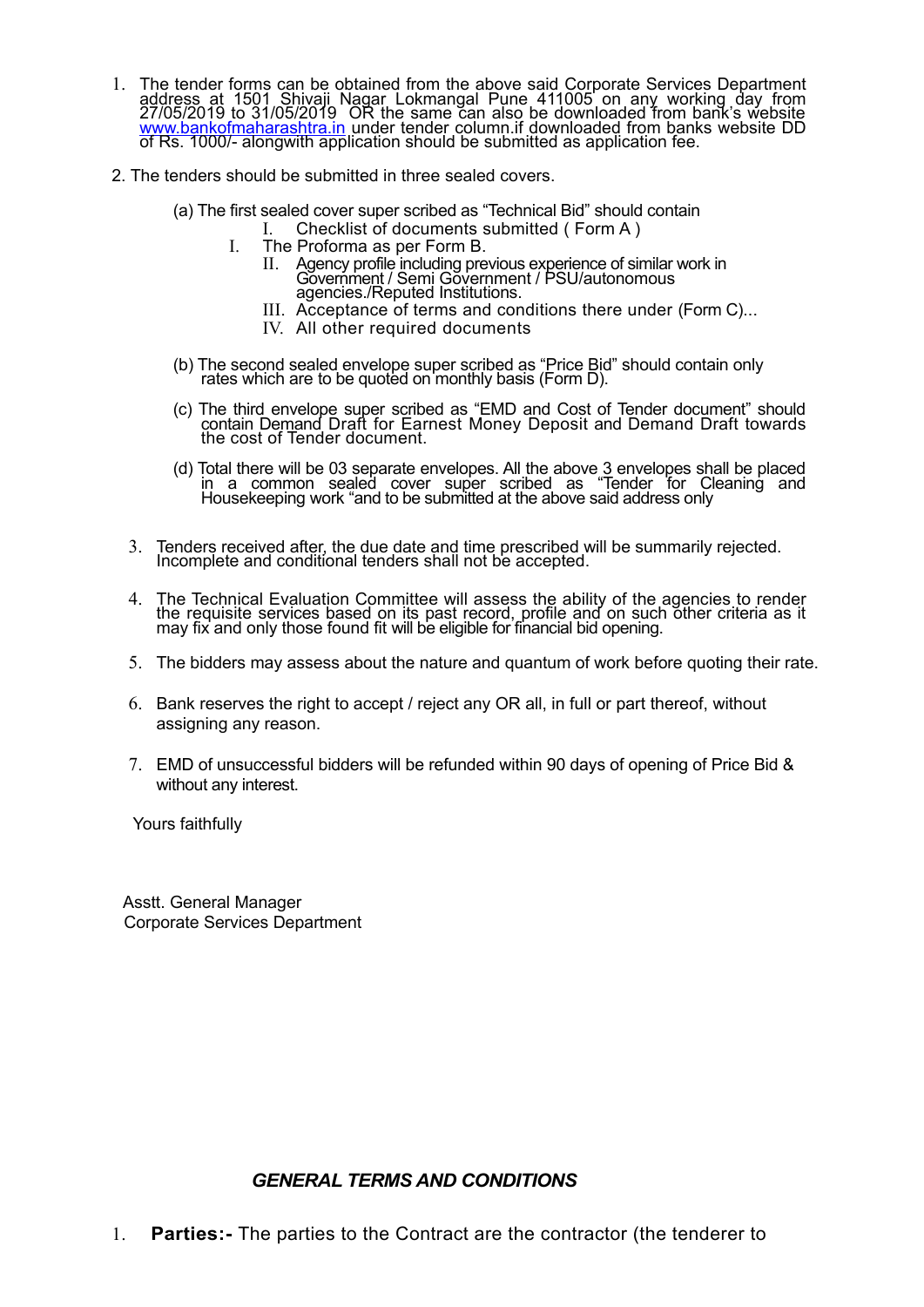whom the work has been awarded) and the Bank of Maharashtra

2. **Addresses:**- For all purposes of the contract including arbitration if any there under, the address of the contractor mentioned in the tender shall be final unless the contractor notifies a change of address by a separate letter sent by registered post with acknowledgement due to the 1st Floor Corporate Services Department 1501 Lokmangal Shivajinagar Pune 411005.The contractor shall be solely responsible for the consequences of any omission or error to notify change of address in the aforesaid manner.

# 3. **Earnest Money:**

- a. Earnest Money of Rs.1,00,000/- (Rupees One Lakh only) in the form of Demand Draft drawn in favour of Bank of Maharashtra, payable at Pune should be submitted along with the Technical Bid of their tenders.
- b. Tenderer shall not be permitted to withdraw his offer or modify the terms and conditions thereof. In case the tenderer fails to observe and comply with the stipulations made herein or backs out after quoting the rates the aforesaid amount of earnest money will be forfeited .
- c. The tenders without Earnest Money Deposit will be summarily rejected. In the case of successful tenderer the EMD shall be forfeited if the tenderer fails to pay the security deposit in time.
- d. EMD of unsuccessful bidders will be refunded within 90 days after finalization of Tender without any interest.

# 4. **Preparation and Submission of Tender:**

- a. The tender should be submitted in two parts namely Technical Bid and Commercial bid. The technical bid as per "Form B" and Earnest Money Deposit should be enclosed in a separate cover and sealed properly. The cover should be superscribed as **Technical bid.**
- b. The Price Bid as per "Form D" should be enclosed in a separate sealed cover. This Cover should be super scribed as **Price bid.**
- c. The third envelope super scribed as " EMD and Cost of Tender document" should contain Demand Draft for Earnest Money Deposit and Demand Draft towards the cost of Tender document .
- d. Total there will be 03 separate envelopes. All the above 3 envelopes shall be placed in a common sealed cover super scribed as "Tender for Cleaning and Housekeeping work "and to be submitted at the above said address on
- e. The Price Bids of the tenderers who are found technically qualified will only be opened on a specific date and same will be conveyed to pre-qualified bidders separately. Tenderer may attend the meeting of the opening process of Technical & Price Bids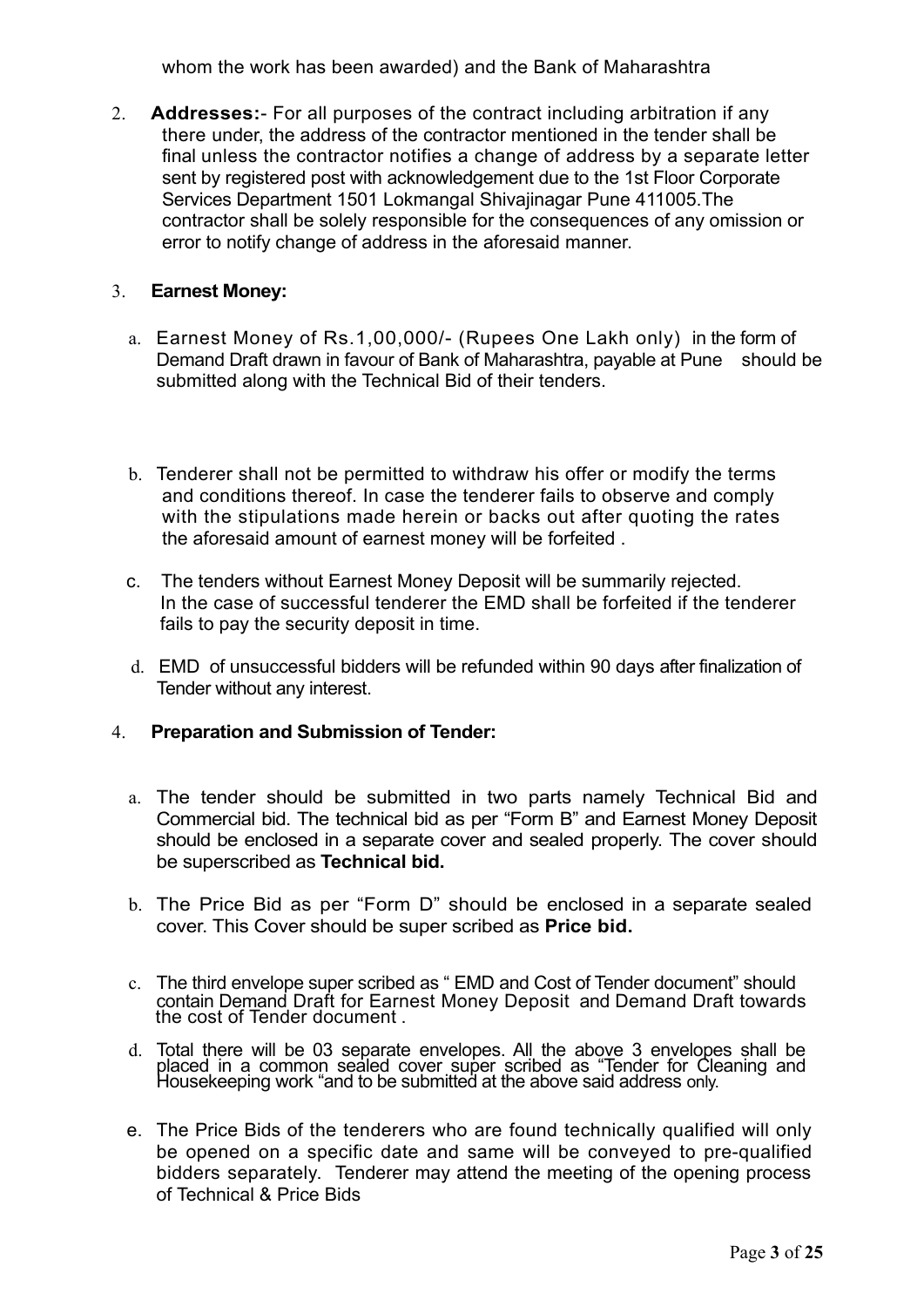- **f.** A detailed breakup of rate as on date under "Minimum Wages Act" as notified by office of the Regional Labour Commissioner (Central) should be quoted. The rates quoted shall be firm and final. During the period of contract the rates will be regulated as per the minimum wages notified by the Government of India from time to time**.**
- g. Taxes, if any, to be paid need to be duly indicated in the bid otherwise no extra payment would be made for this purpose.
- h. Terms of payment as stated in the Tender Document shall be final.
- i. At the time of payment of bills, income tax, if any, shall be deducted at source as per Government rules and guidelines as may be prevailing at the time of payment.

# 5. **Signing of Tender:**

Individual signing the tender or other documents connected with contract must specify whether he signs as:-

- (a) A "sole proprietor'" of the concern or constituted attorney of such sole proprietor.
- (b) A partner of the firm, if it be a partnership firm, in which case he must have authority to execute contracts on behalf of the firm and to refer to arbitration disputes concerning the business of the partnership either by virtue of the partnership agreement or by a power of attorney duly executed by the partners of the firm.
- (c) Director or a principal officer duly authorized by the Board or Directors of the Company, if it is a company.
- (d) A person signing the tender form or any document forming part of the tender on behalf of another person should have an authority to bid on behalf of such other person and if, on enquiry, it appears that the person so signing had no authority to do so, the Bank may without prejudice cancel the contract and hold the signatory liable for all costs, consequences and damages under the civil and criminal remedies available.
- (e) The tenderer should sign and also affix his/ his firm's stamp at each page of the tender and all its enclosures.

# 6. **Validity of the Bid:-**

The bid shall be valid for a period of 180 days from the date of opening of the price bid. This has to be so specified by the tenderer in the Price bid.

# 7. **Opening of Tender:-**

The tenderer is at liberty either to be present himself or authorize not more than one representative to be present at the time of opening of the tender. The representative attending the opening of the tender on behalf of the tenderer should bring with him a letter of authority from the tenderer and his/her proof of identification on the date and time indicated in the Schedule of tender.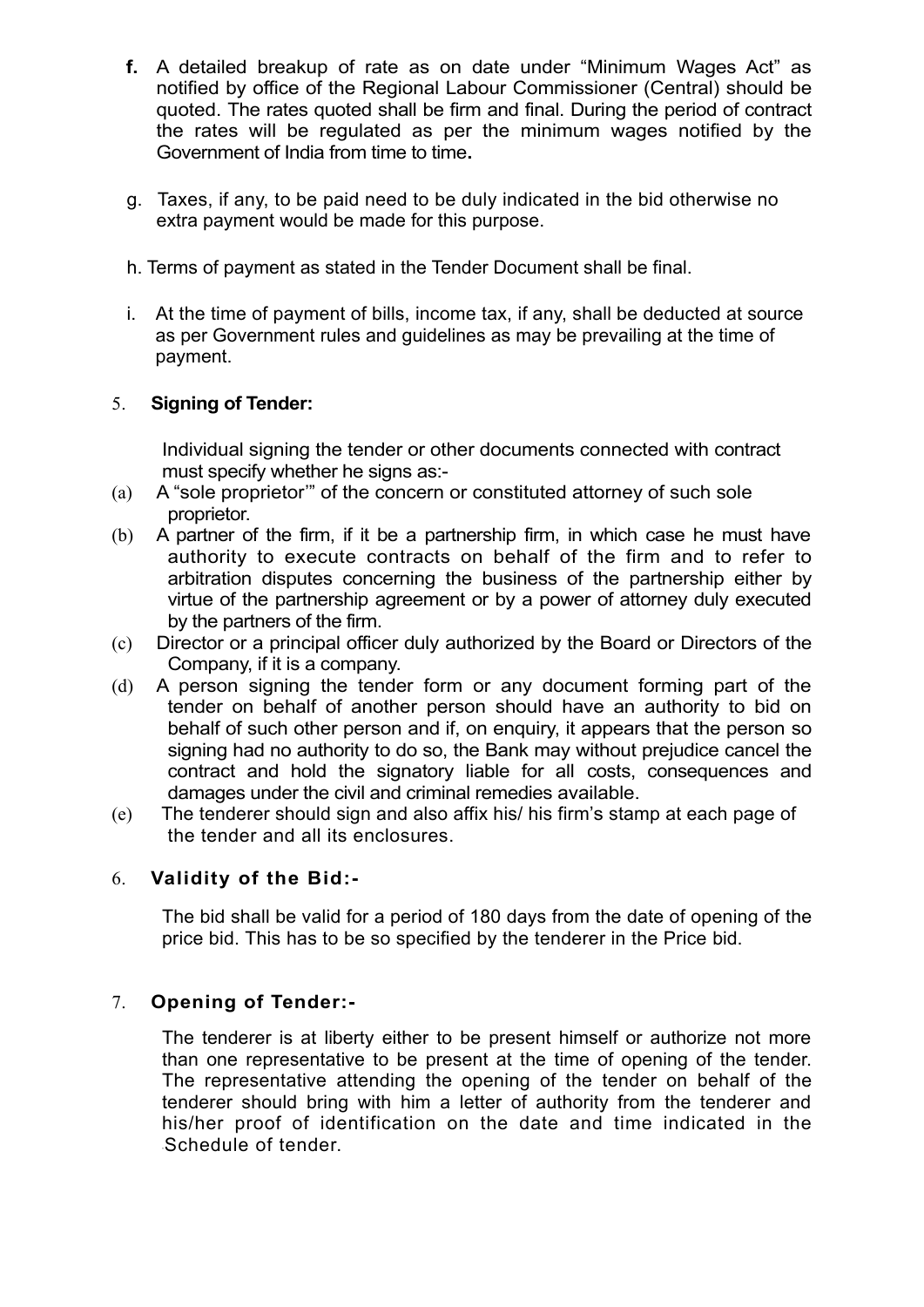# 8. **Criterion for Evaluation of the Tender:**

The evaluation of each tender will be made first on the basis of technical information furnished and then on the basis of commercial information furnished.

# 9. **Right of Acceptance:**

Bank reserves all rights to reject any or all tenders, including those tenders who fail to comply with the instructions, without assigning any reason whatsoever and does not bind itself to accept the lowest or any specific tender. The decision of the Bank in this regard is final and binding.

# 10. **Communication of Acceptance:**

Successful tenderer will be informed of the acceptance of his tender. Necessary instructions regarding the exact amount of security deposit and the time provided for making the Security Deposit will be communicated.

# 11. **Time Schedule for Commencement of Work:**

The work must be commenced within a period of 15 days from the date of award of work.

# 12. **Period of Contract:**

The contract will be initially for a period of one year from the date of commencement of the work. The contract period can be extended further for a maximum period of three years subject to satisfactory services.

# 13. **Performance Security Deposit:**

The successful tender will have to deposit security deposit equal to 10% of the total yearly value of the approved rate within 15 days from the date of acceptance of the tender. The EMD amount will be adjusted in the 10% of performance Security Deposit. Successful bidder has to submit the balance amount in form of Demand Draft/ Bank Guarantee

The Performance Security Deposit can be forfeited in the event of any breach or negligence or nonobservance of any condition of contract or for unsatisfactory performance or for non-commencement of the work .On expiry of the contract, such portion of the said security deposit as may be considered by the Bank to cover any incorrect or excess payments made on the bills to the firm will be adjusted and remaining amount will be paid.

# 14. **Penalty:**

In the event of the successful Tenderer failing to observe any of the conditions of the work as set out herein or execute the work in good and workmen like manner and to the satisfaction of the Bank, the Bank reserves the right to recover all the amounts of compensation on account of loss to the Bank's property or penalty imposed on the Contractor on account of any lapse noticed, from the amount of security deposit of the Contractor.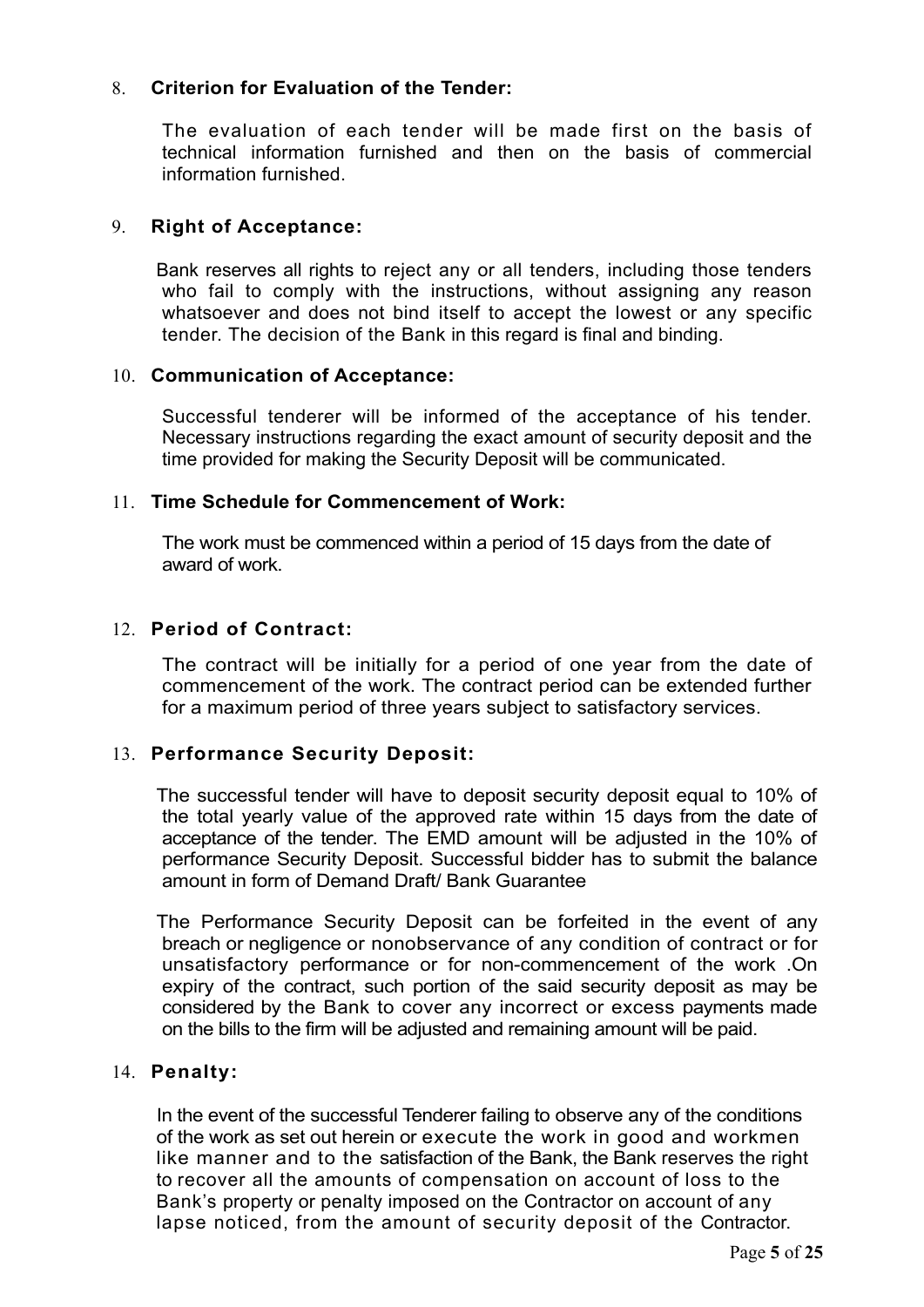Decision of the Bank about the quantum of loss, compensation and/ or penalty imposed on the Contractor shall be final.

 If arrangement for housekeeping are not made on any day a proportionate deduction will be made from the monthly bill.

# **17. Natural Calamity, Strike etc.**

In case, of strike, combination of workmen or natural calamity of any kind, fire accidents, or circumstances beyond the control of the firm causing stoppage of his work, without penalty, Bank shall have the absolute right during such stoppage to get the work done from elsewhere.

#### **18. Insolvency**

In the event of the firm being adjudged insolvent or having a receiver appointed for it by a court or any other order under the Insolvency Act made against them or in the case of a company the passing any resolution or making of any order for winding up, whether voluntary or otherwise, or in the event of the firm failing to comply with any of the conditions herein specified, the Bank shall have the power to terminate the contract without prior notice. Penalties for non-fulfillment of the contract will be recovered from the security deposit in such case.

# **17. Breach of Terms and Conditions:**

In case of breach of any of the terms and conditions mentioned in this contract, the Bank will have the right to cancel the work order without assigning any reason therefore and nothing will be payable by Bank in that event and the security deposit shall also stand forfeited and the contractors shall not have right to raise any objections thereafter.

# **19. Subletting of Work:**

The firm shall not assign or sublet the work or any part of it to any other person or party.

#### **20. Precautionary Measures:**

The contractor shall take all reasonable steps for maintaining the quality while discharging the services of the contract.

# **21. Terms of Payment:**

- (i) No payment shall be made in advance nor shall any loan from any bank or financial institution be recommended on the basis of the order of award of work.
- (i) Payment shall be made on monthly basis on account of services provided during previous month .Necessary deductions towards income tax /other applicable taxes and surcharge shall be made from the bills at the time of payment as per the rules in existence at that time.
- (i) All payments shall be made by Account Payee cheques or direct credit to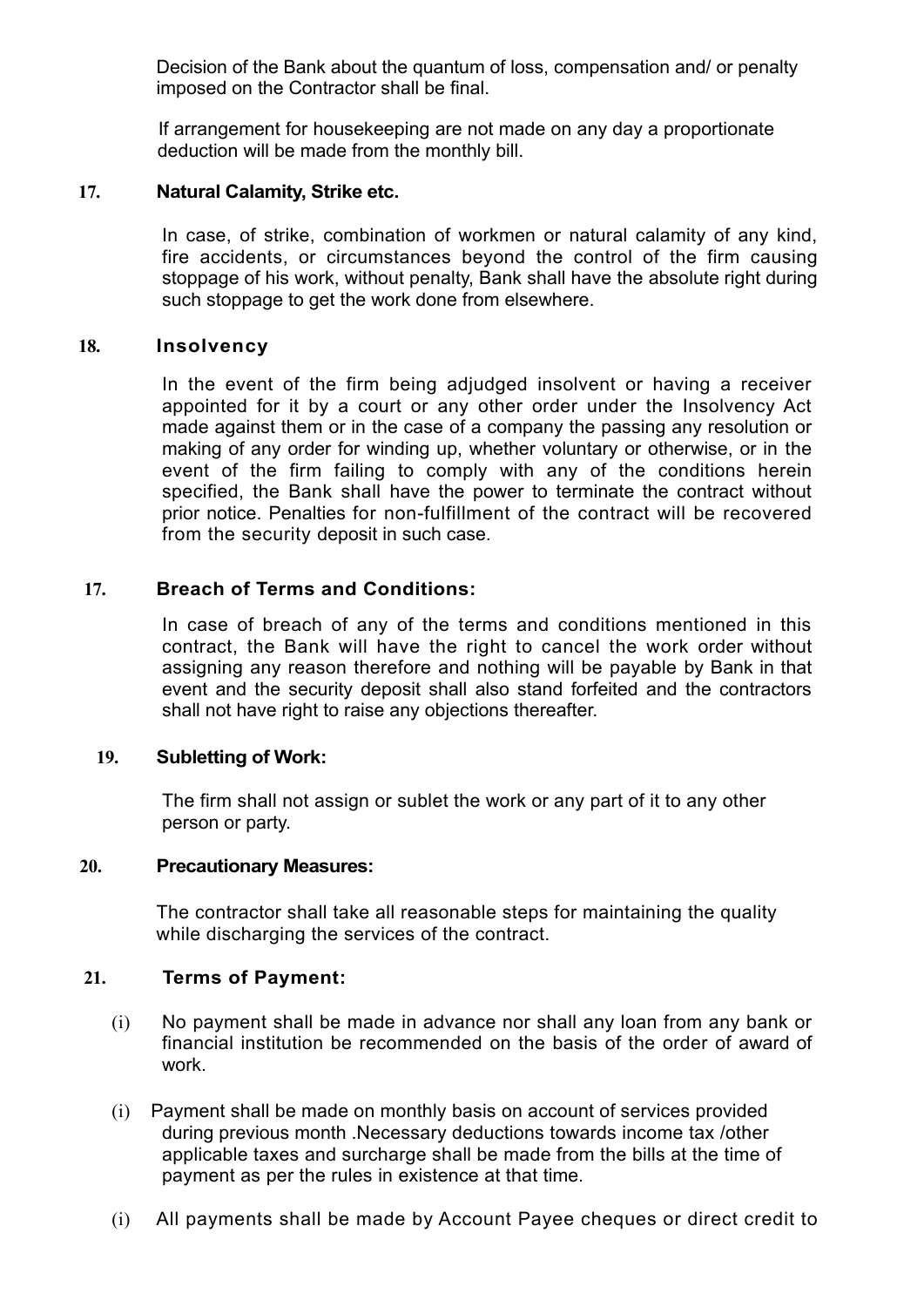account only.

- (i) The Bank shall be at liberty to withhold any of the payments in full or in part subject to recovery of penalties mentioned in preceding paras.
- (i) The term "payment" mentioned in this para includes all types of payment due to the contractor arising on account of this contract excluding Earnest Money and Security Deposit governed by the separate clauses of the contract.
- **22.** The contract shall be terminated at any time during the period of contract Without assigning any reason after serving a notice of 30 days.
- **23.** The Bank reserves the right not to accept the lowest or reject any or all the

Tenders without assigning any reason at any stage. On all the matters

relating to this tender the decision of the Bank will be final and binding and

the same cannot be referred to the court of law.

**24.** The successful tenderer should execute an agreement on a stamped paper of

appropriate value, copy of which is enclosed.

**25.** The Bank shall not be responsible for any loss or damage incurred to the

contractor as a result of the termination of the contract. The Bank shall be free to take due action for the appointment of a new contractor including the period under notice and thereafter.

# **26. TERMINATION :**

- (a) The Bank may, without prejudice to any other remedy for breach of any provision set out in this RFP and subsequent service agreement/contract for the selected agency, may terminate the contract/agreement by 30 days' notice in the event of unsatisfactory performance or on breach of any stipulated conditions or qualitative dimensions of the various services specified/agreed upon by the contractor, or the engagement is not in the interest of the Bank or the Bank no more requires any such service.
- (b) OTHER GROUNDS FOR TERMINATION : The Bank is entitled to terminate this contract/agreement for any reason at its absolute discretion forthwith without notice, without any reason and without payment of any compensation, in the following cases by giving three months' notice :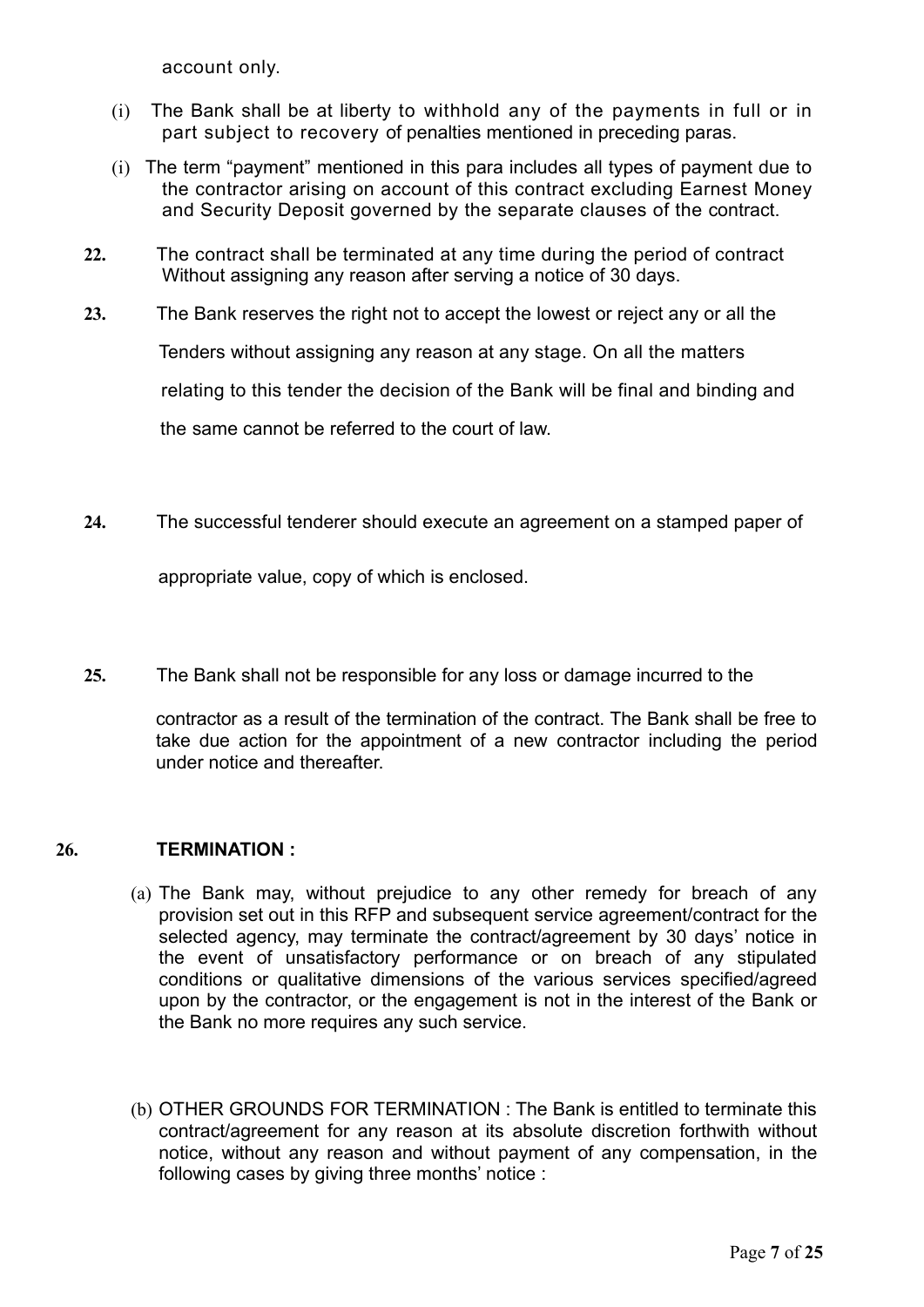- (i) The vendor is adjudicated insolvent by a Competent Court or files for insolvency or if the hirer being a company is ordered to be wound up by a Court of competent jurisdiction.
- $(iii)$  If any charge sheet is filed by a competent authority of the Government against the Agency/Company, or the vendor is convicted by a criminal court on grounds of moral turpitude.
- (iii) For any reason whatsoever, the contractor becomes disentitled in law to perform obligations under this agreement.
- $(iv)$  In the event of failure of the contractor to provide the services or part thereof, as mentioned in the agreement/tender document for any reasons whatsoever, the Bank shall be entitled to procure services from other sources and the contractor shall be liable to pay to the Bank, the difference of payments/excess payment made for such other services, besides damages for the period of failure in providing the services or part thereof.
- $(v)$  In the event of Bank terminates the Contract, the Bank shall be entitled to procure services from other vendor/contractor as it deems appropriate, and the contractor shall be liable to compensate the Bank for loss if any suffered on account of difference in rates payable to him and to the alternate vendor/contractor.
- (vi) In the event of termination of the contract for any reason whatsoever, the contractor/or persons employed by him or his agents shall not be entitled for any sum or sums whatsoever from the Bank by way of compensation, damages or otherwise.

# **27. ARBITRATIONS:**

The bids and any contract resulting there from shall be governed by and construed according to the Indian Laws. All disputes or differences arising between the parties as to the effect, validity or interpretation of this a shall be resolved amicably between the parties, failing which such disputes shall be settled by a sole arbitrator appointed by Bank under the Arbitration & Conciliation Act, 1996. The award of arbitrator shall be reasoned award and shall be final and binding on the Parties. Seat of Arbitration proceedings shall be Pune and the arbitration proceedings shall be conducted in English.

#### **28. FORCE MAJEURE:**

If at any time, during the continuance of this contract, the performance in whole or in part, by either party or any obligation under this contract shall be prevented or delayed by reasons beyond control – FORCE MAJEURE – neither party shall, by reasons of such events be entitled to terminate this contract, nor shall either parties have any claim for damages against the other in respect of such nonperformance or delay in performance.

The force majeure shall include war or hostility, or acts of the public enmity, or civil commotion, or sabotage, or fire, or floods, or explosions, or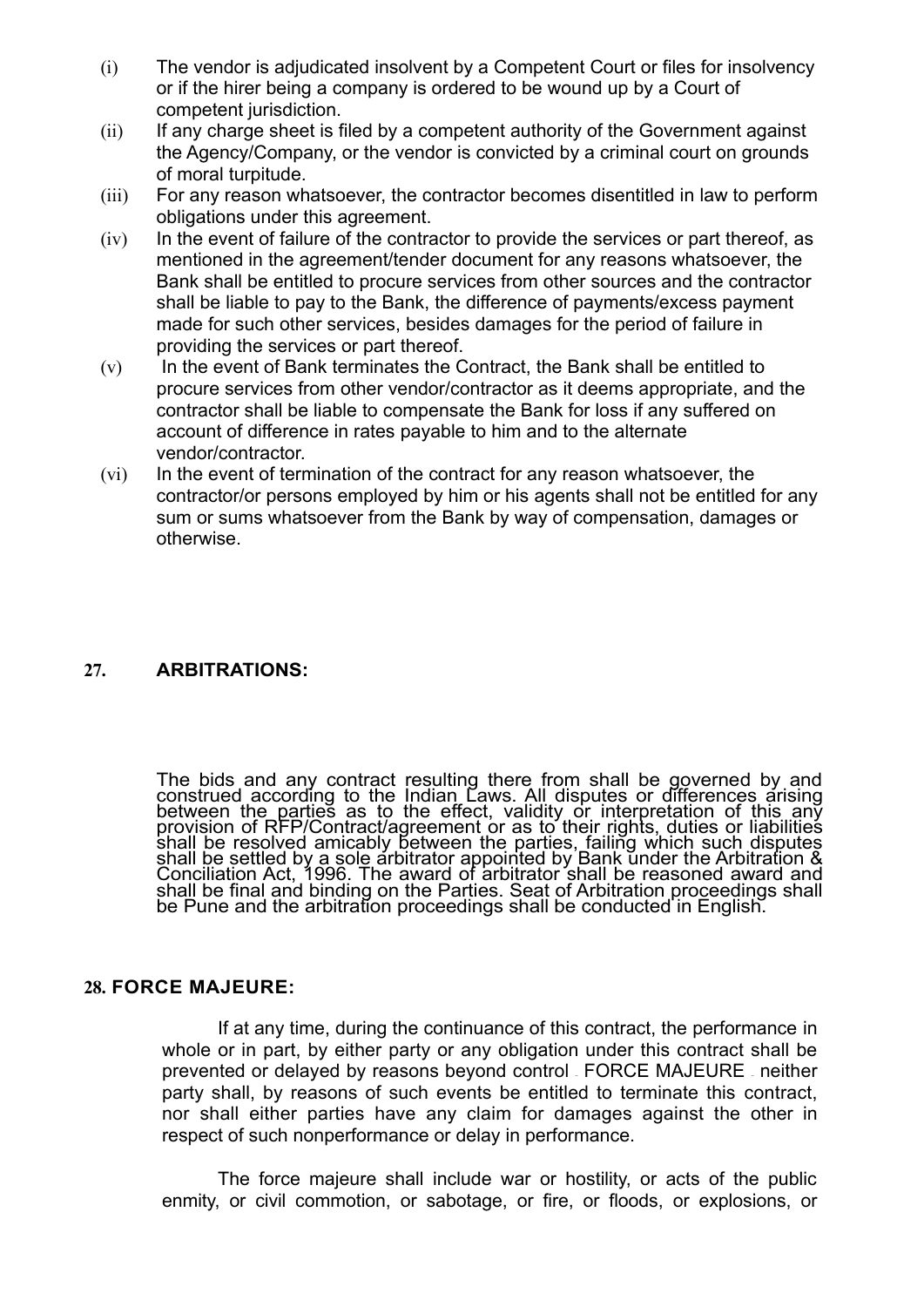epidemics, or quarantine, or restrictions, or strike, or lockouts or acts of God (herein after referred to as eventuality).

Provided such force majeure provisions apply only if notice of happening of any such eventuality is given by either party claiming concession to the other within 21 days from the date of occurrence thereof, and

Provided activities under the contract that were interrupted under the force majeure event are resumed as soon as practicable after such event comes to an end, or cease to exist, and the decision of the Bank as to whether the activities have been so resumed or not shall be final and conclusive and provided further that if the performance in whole or part of, any obligation under this contract is prevented or delayed by reasons, for any such events for a period exceeding 60 days, either party may at his option terminate the contract.

# **OTHER TERMS AND CONDITIONS**

- 1. Bank requires engagement of 35-40 personnel for Cleaning, Gardening and housekeeping for week days for six days a week.
- 2. Requirements of persons can be increased or decreased as per the requirement. Tenderer can be asked for to provide manpower on Sunday or Holiday if need arises and payment would be made on pro – rata basis.
- 1. The Tenderer approved for providing cleaning, gardening and housekeeping services (hereinafter called the "Contractor" or the "cleaning and Housekeeping Agency"), will be fully responsible for ensuring sweeping/cleaning of the entire Lokmangal premises and at other locations situated in Pune
- 3. The purpose of cleaning and housekeeping is that the entire lokmangal premises of Bank and various locations must look neat and clean at every time and the contractor has to undertake all such jobs/activities required to maintain premises neat and clean whether such activities are elaborated here under or not.
- 4. Cleaning should be completed in office cited premises prior to opening of office hours of Head Office, or other offices so that work in office does not get interrupted in the middle for cleaning purpose
	- 5. The work of sweeping, cleaning and moping of all the area of Head Office and other locations including rooms, toilets, corridors, inside the premises and all-round the branch/office premises, building, generator room .
	- 6. Brooming, sweeping and washing of corridors and staircases.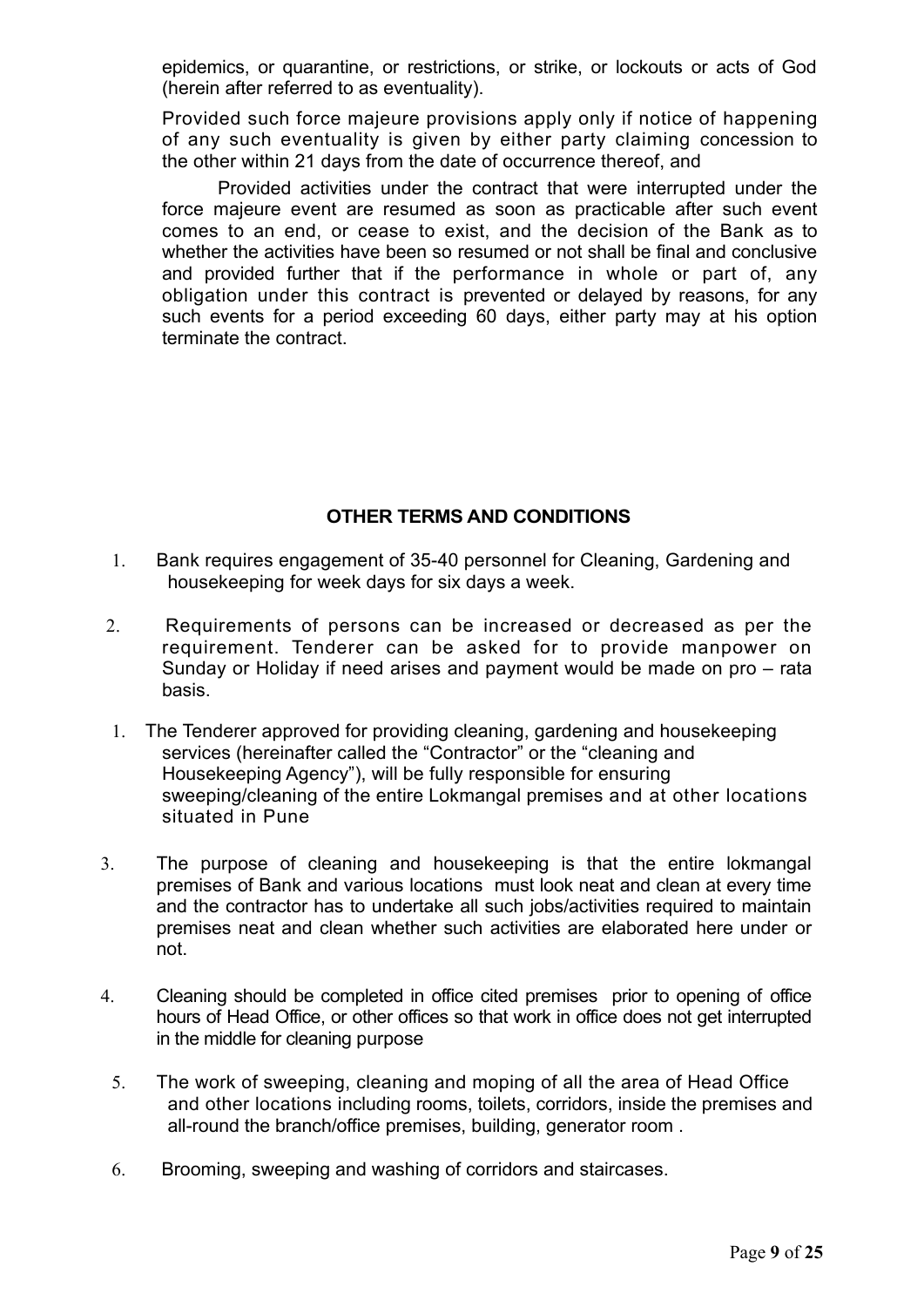- 7. Sweeping and mopping of toilets, bathrooms, urinals-twice a day.
- 8. Spraying of Room Freshner/ deodorant in toilets and Officers rooms.
- 9. Dusting and cleaning of office furniture, office equipment's including tables, Chairs, side tables, racks and doors, paper trays and all other installations.
- 10. Sweeping of floors, mopping of floors-twice a day. Sweeping of lawns and open area. Emptying of all dustbins.
- 11. Dusting of doors, cleaning of wash-basin and mirror, cleaning of toilet seats/ urinals (with sanitary and water) twice a day. Sweeping of open space and removal of garbage there from. Complete cleaning with soft brooms.
- 12. Removal of discarded materials to the designated places. Removal of sweeping and discarded/unwanted,un-useful materials (as decided and directed by the Office Superintendent). Moving of articles like tables, chairs, almirahs, display boards, etc. as and when such shifting is necessary.
	- 14. Replenishment of soap, urinal cubes, naphthalene balls/air purifiers (As and when required).
	- 15. Polishing of floors, cleaning of walls & window panes. Washing and wiping / moping of floors. Thorough cleaning of toilets with suitable cleaning agents. wiping & cleaning of fixtures, fittings.
- 16. Dusting of files and file racks and cleaning of walls & window panes.
- 17. Polishing of staircase railings, cleaning of Venetian blinds and cobwebs of walls.
- 18. Cleaning and dusting of furniture, fixtures and fittings, carpet cleaning with vacuum cleaner. Daily cleaning/dusting of writing tables, working tables, chairs, telephones, computers office cubicles, photocopier machines, fax machine, printers etc
- 19. Dusting of doors, dusting of room coolers, air conditioners.
- 20. Removal of blockage, if any, occurring in the drains, floor traps toilets bath room, rain water pipes and gutters etc.
	- 21. No criminal case should be pending in the Court of Law against the personnel proposed to be deployed.
- 22. The personnel should be polite, courteous in their behavior.
- 23. No person deployed by the contractor for housekeeping services will indulge in playing cards, consuming liquor or narcotics or gossip with any outsider(s). The agency will ensure that the personnel while on duty should not be under the influence of any intoxicant at any time. In no case any misbehavior with any officer/ official of Bank will be tolerated. If any such incident comes to notice, the Contract will be liable for terminated.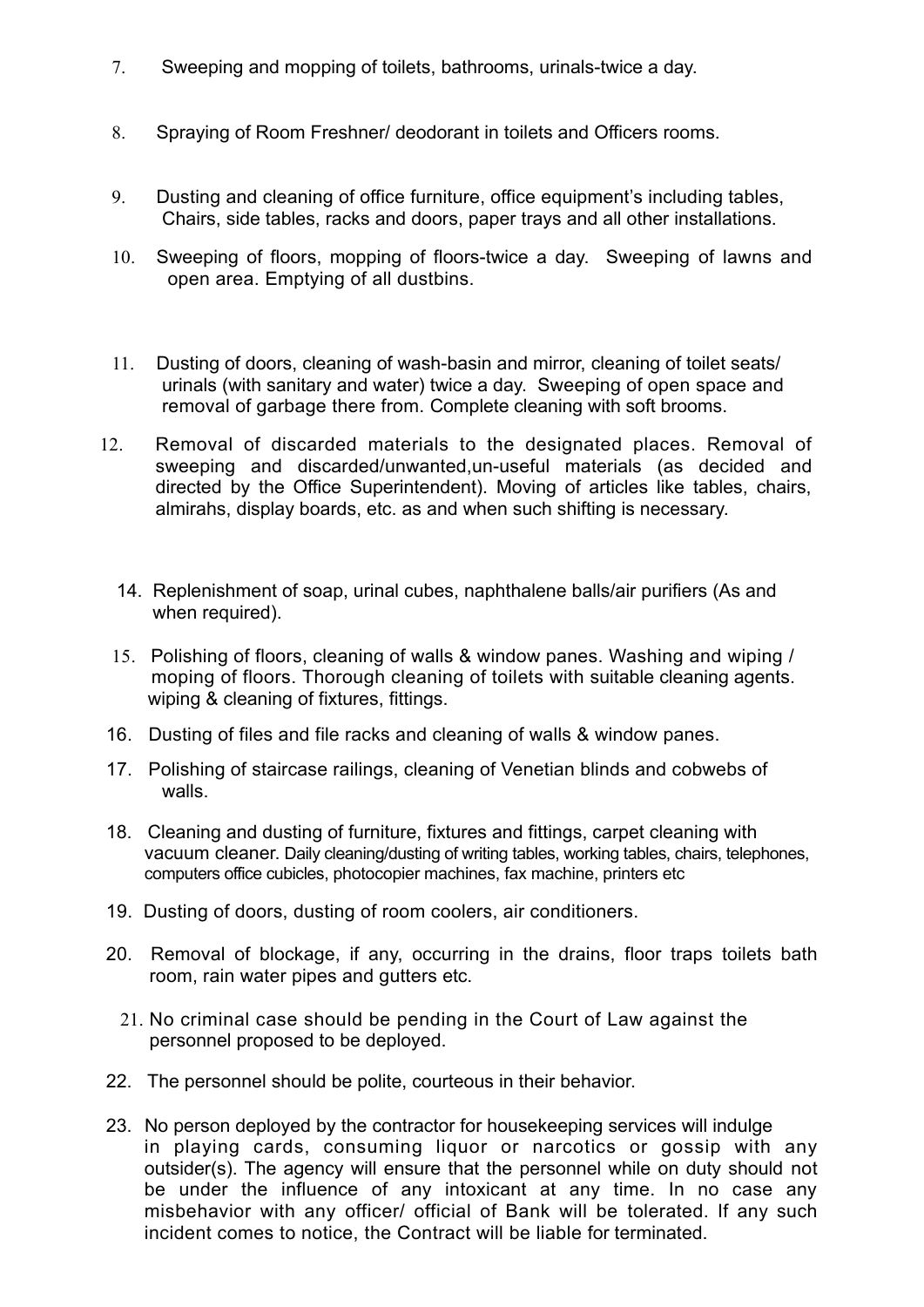- 24. That the persons engaged shall not be below the age of 18 years or above the age of 50 years and they shall not interfere with the duties of the employees of this office.
- 25. Only such personnel will be deployed in the Head Office premises/ locations of the bank by the Contractor as are physically fit and do not have any physical handicap, impairment, night blindness or colour blindness.
- 26. The transportation, food, medical and other statutory requirements in respect of each personnel of the service provider shall be the responsibility of the service provider.
- 27. The Contractor shall certify that proper Police verification has been got carried out in respect of the antecedents of each Personnel deployed by him and the Contractor shall be fully responsible for their conduct and behavior.
- 28. It should be clearly understood by the Contractor that the Bank does not undertake any liability on account of leave, wages, employment or any other obligation under any State or Central Government Regulations to be performed by the Contractor in the capacity of an employer in respect of such personnel as are employed by him. The Contractor shall be solely responsible to the employment and labour regulating authorities in respect of aforesaid personnel. By way of this contract, the Contractor should not violate minimum Wages Act or any other legislative Enactments in force from time to time.
- 29. The service provider's person shall not claim any benefit/compensation/absorption/regularization of services from/in this office under the provision of Industrial Disputes Act., 1947 or Contract Labor (Regulation & Abolition)<br>Act, 1970. Undertaking from the persons to this effect shall be submitted by the service<br>provider to this office.
- 30. The service provider's personnel shall not divulge or disclose to any person, any details of office, operational process, technical know-how, security arrangements and administrative / organizational matters as all are
- 31. The rates quoted should include all taxes and charges payable by the tenderer to the State/ Central Government. No separate claim for GST or any other tax that the tenderer pays to the State/ Central Government shall be accepted.
- 32. The Head Office staff / any other nominated officer has the right to inspect the personnel and his work assigned to him.
- 33. The purpose of gardening is that the entire lokmangal premises of Bank and various locations must be looked at every time and the contractor has to undertake all such jobs/activities required to maintain premises lawn and garden whether such activities are elaborated here under or not

#### Indemnity Clause

Contractor shall indemnify, protect and save the Bank and hold the Bank harmless from and against all claims, losses, costs, damages, expenses action suits and other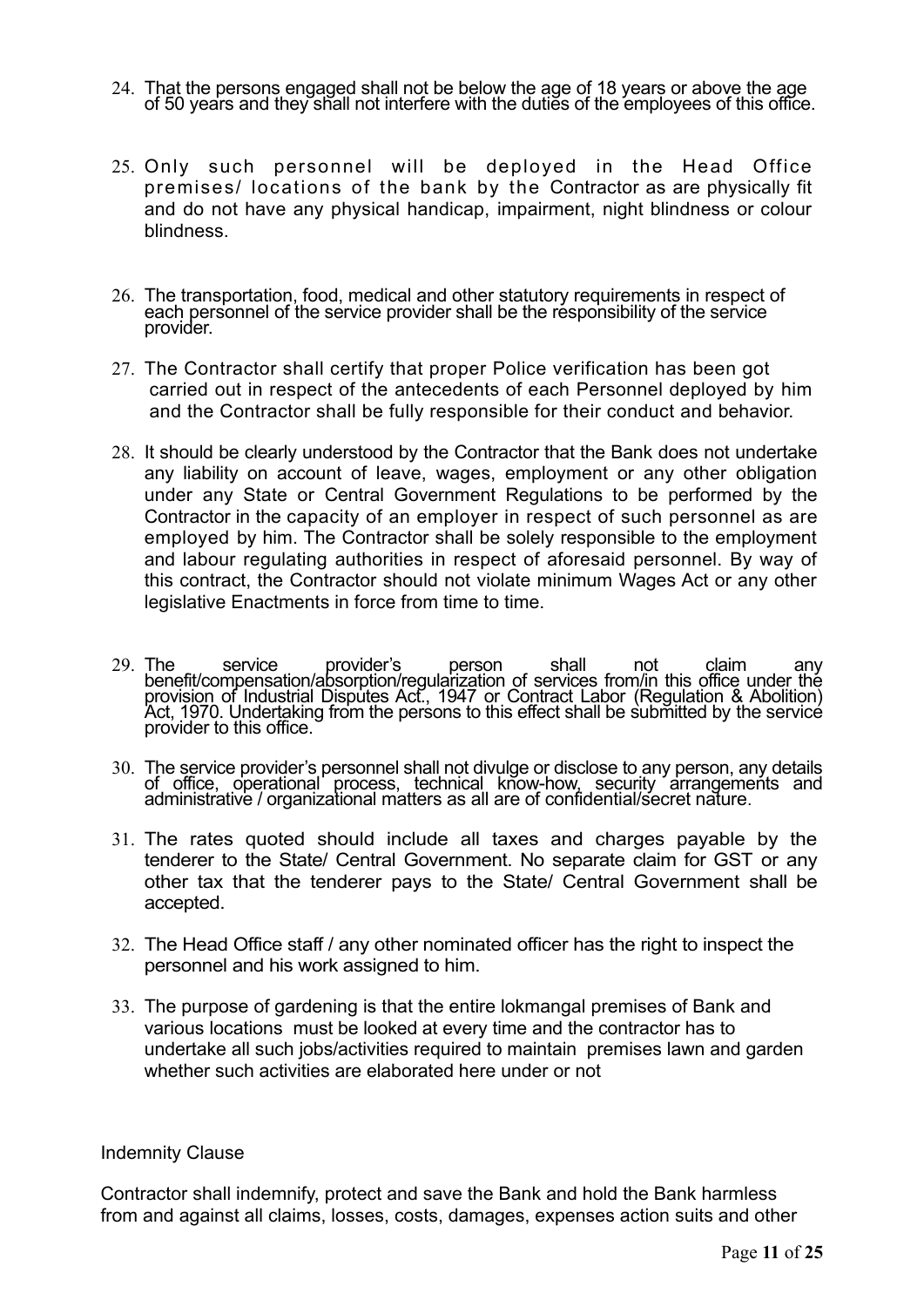proceedings,( Including reasonable attorney fees) relating to or resulting directly or indirectly from

- i) An act or omission of Contractor , its employees, its agents, in the performance of the services provided by this contract,
- ii) Breach of any of the terms of this agreement document or breach of any representation or warranty by Contractor,
- iii) Use of the allocated site and or facility provided by Contractor,
- iv) Infringement of any patent, trademarks, copyrights, Intellectual Property Rights, etc or such other statutory infringements in respect of all components used to facilitate and to fulfill the scope of the site requirement.
- v) Contractor shall further indemnify the Bank against any loss or damage arising out of loss of data, claims of infringement of third party copyright, patents, or other intellectual property, and third party claims on the Bank for malfunctioning of the equipment providing facility to Banks equipment at all points of time.
- vi) Contractor shall indemnify the Bank and undertake to keep the Bank fully saved and indemnified against any loss, action or claim arising out of or in respect to error, misconduct, fraud, misbehavior or violations of any laws committed by Contractor or its employees/agents/ persons employed by third parties.
- vii) This indemnification is only a remedy for the Bank. Contractor / partner is not absolved from its responsibility of complying with the statutory obligations as specified above. Indemnity would cover damages, loss or liabilities suffered by the bank arising out of claims made by its customers and/or regulatory authorities.

Non-Disclosure: It is hereby agreed that all the parties in this agreement hereby agree as follows.

Contractor shall hold all information about this tender and/or information gathered about the Bank through this process in strict confidence with the same degree of care with which Contractor protects its own confidential and proprietary information. Contractor shall restrict disclosure of the information solely to its employees, agents and Sub contractors on a need to know basis and advise those persons of their obligations hereunder with respect to such information.

To use the information only as needed for the purpose solely related to this Project.

Except for the purpose of execution of this Project, not disclosure or otherwise provide such information or knowingly allow anyone else to disclose or otherwise provide such information.

Contractor shall not disclose any information to parties not involved in supply of the products and services forming part of this order and disclosure of information to parties not involved in supply of the products and services forming part of this order will be treated as breach of trust and invite legal action. This will also mean termination of the contract and disqualification of the Contractor in any future tendering process of the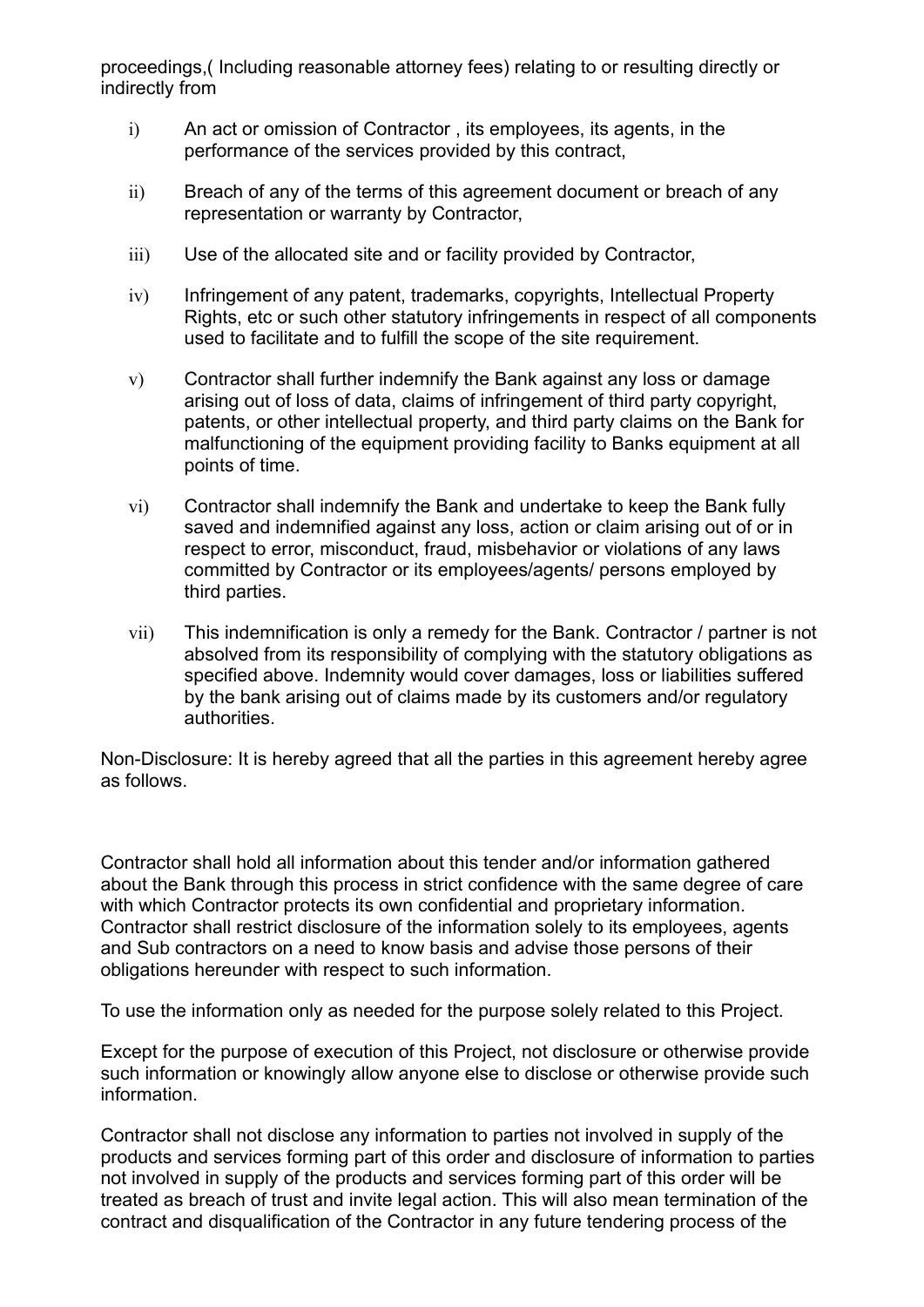Bank.

Any information considered sensitive must be protected by the Contractor from unauthorized disclosure or access.

SEVERABILITY:

- i) If any of the provisions of this agreement may be constructed in more than on way, one of which would render the provision illegal or otherwise voidable or enforceable, such provision shall have the meaning that renders it valid and enforceable.
- $\overline{ii}$  In the event any court or other government authority shall determine any provisions in this agreement is no amended so that it is enforceable to the fullest extent permissible under the laws and public policies of the jurisdiction in which enforcement is sought and affords the parties the same basic rights and obligations and has the same economic effect as prior to amendment.
- iii) In the event that any of the provisions of this agreement shall be found to be void, but would be valid if some part thereof was deleted or the scope period or area of application were reduced, then such reduction of scope, period or area of application as may be required to make such provisions valid and effective provided however, that on the revocation, removal or diminution of the law or provisions, as the case may be by virtue of which such provisions contained in this agreement were limited as provided hereinabove, the original provisions would stand renewed and be effective to their original extent, as if they had not been limited by the law or provisions revoked. Notwithstanding the limitation of this provision by any law for the time being in force, the parties undertake to, at all times observe and be bound by the spirit of this agreement.

# **FORM - C**

# **UNDERTAKING**

#### **Sub: NOTICE INVITING OPEN TENDER TO PROVIDE "CLEANING, GARDENING & HOUSEKEEPING SERVICES" FOR ENTIRE HEAD OFFICE PREMISES AND VARIOUS LOCATIONS AT PUNE OF BANK**

 I / We undertake that I/we have carefully studied all the general and specific terms and conditions of tender and understood them and shall abide by them.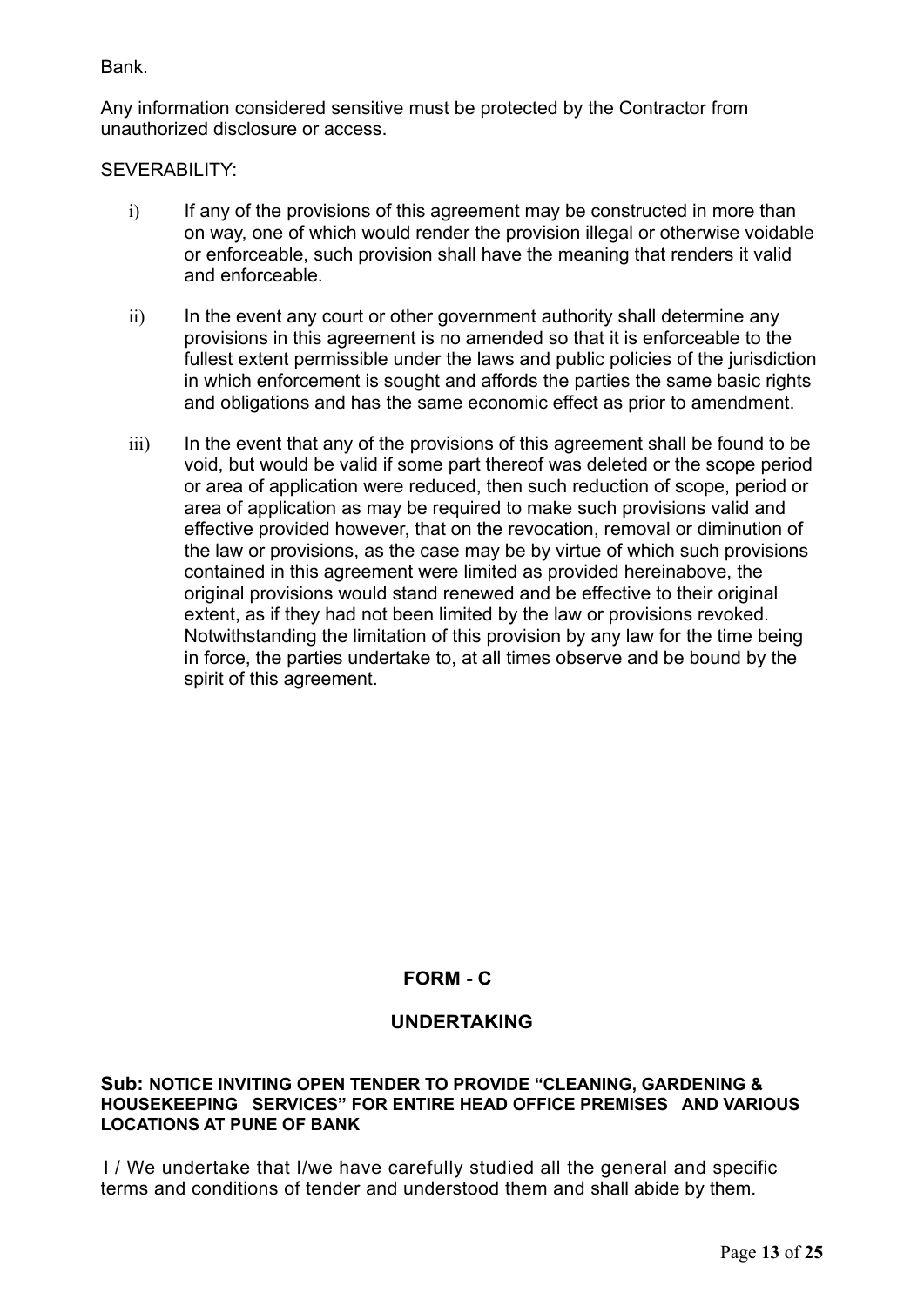1. I/ We further undertake that the informations given by us while offering this tender are true and correct in all respect and I/we hold the responsibility for the same.

Dated at ...............

(Dated Signature of Tenderer with stamp of the firm)

#### **FORM - B**

#### **TECHNICAL BID**

#### **Sub: NOTICE INVITING OPEN TENDER TO PROVIDE "CLEANING & HOUSEKEEPING SERVICES" FOR ENTIRE LOKMANGAL PREMISES AND VARIOUS LOCATIONS OF THE BANK AT PUNE**

| S.N. | <b>Particulars</b> | To be filled in by the tenderer    |  |
|------|--------------------|------------------------------------|--|
|      | Name of the Agency |                                    |  |
|      |                    |                                    |  |
|      | Details of EMD     | Details of cost of Tender document |  |
|      | (i)Amount          | (i)Amount                          |  |
|      | (ii)Draft No.      | (ii)Draft No.                      |  |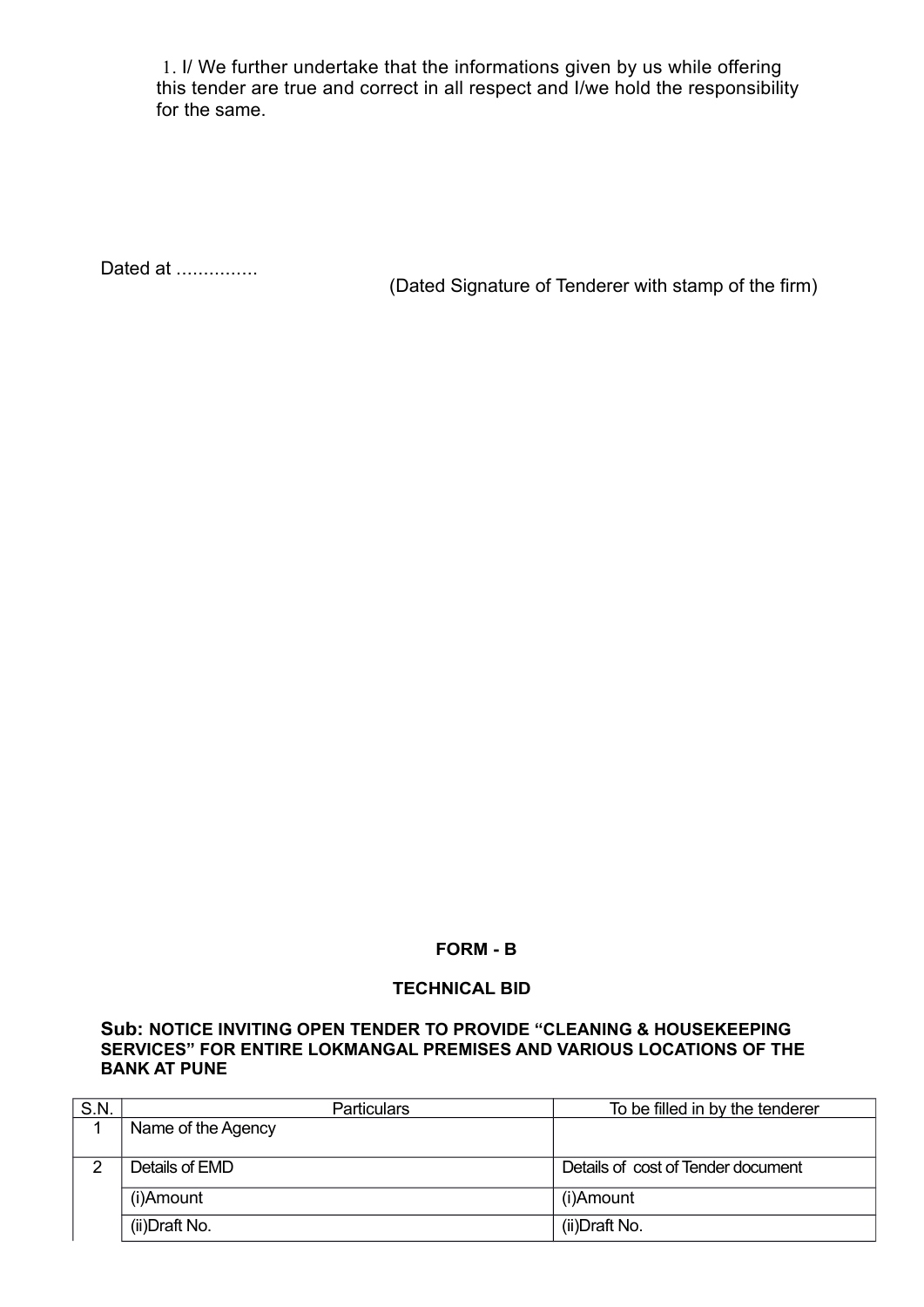|                | (iii) Date                                                                                                                                                                                                                                     | (iii) Date        |
|----------------|------------------------------------------------------------------------------------------------------------------------------------------------------------------------------------------------------------------------------------------------|-------------------|
|                | (iv) Issuing Bank                                                                                                                                                                                                                              | (iv) Issuing Bank |
| 3              | Date of establishment of the agency                                                                                                                                                                                                            |                   |
| $\overline{4}$ | Detailed office address of the Agency with Office<br>Telephone Number, Fax Number and Mobile Number<br>and name of the contact person                                                                                                          |                   |
| 5              | Whether registered with and holding license from all<br>concerned Government Authorities including registration<br>under Contract Labour (Regulation & Abolition) act 1970.<br>(Copies of all certificates of registration to be<br>ènclosed.) |                   |
| 6              | PAN/TAN Number(copy to be enclosed)                                                                                                                                                                                                            |                   |
| $\overline{7}$ | Labour License Number (copy to be enclosed)                                                                                                                                                                                                    |                   |
| 8              | GST Registration Number (copy to be enclosed)                                                                                                                                                                                                  |                   |
| 9              | EPF Registration Number (copy to be enclosed)                                                                                                                                                                                                  |                   |
| 10             | ESI Registration Number (copy to be enclosed)                                                                                                                                                                                                  |                   |
| 11             | Whether the firm is blacklisted by any Government<br>Department or any criminal case is registered against<br>the firm or its owner/partners anywhere in India. (If no, a<br>certificate is to be attached in this regard.)                    |                   |
| 12             | Length of experience in the field with proof                                                                                                                                                                                                   |                   |
| 13             | Experience in dealing with Govt. Departments (Indicate<br>the names of the Departments and years of dealing with<br>those Departments and attach copies of contracts orders<br>placed on the agency.)                                          |                   |
| 14             | Whether a copy of the terms and conditions<br>(Annexure-I), duly signed, in token of acceptance of the<br>same, is attached.                                                                                                                   |                   |
| 15             | Whether agency profile is attached?                                                                                                                                                                                                            |                   |
| 16             | List of other clients                                                                                                                                                                                                                          |                   |

Signature of the tenderer

Full Name & address of tenderer/firm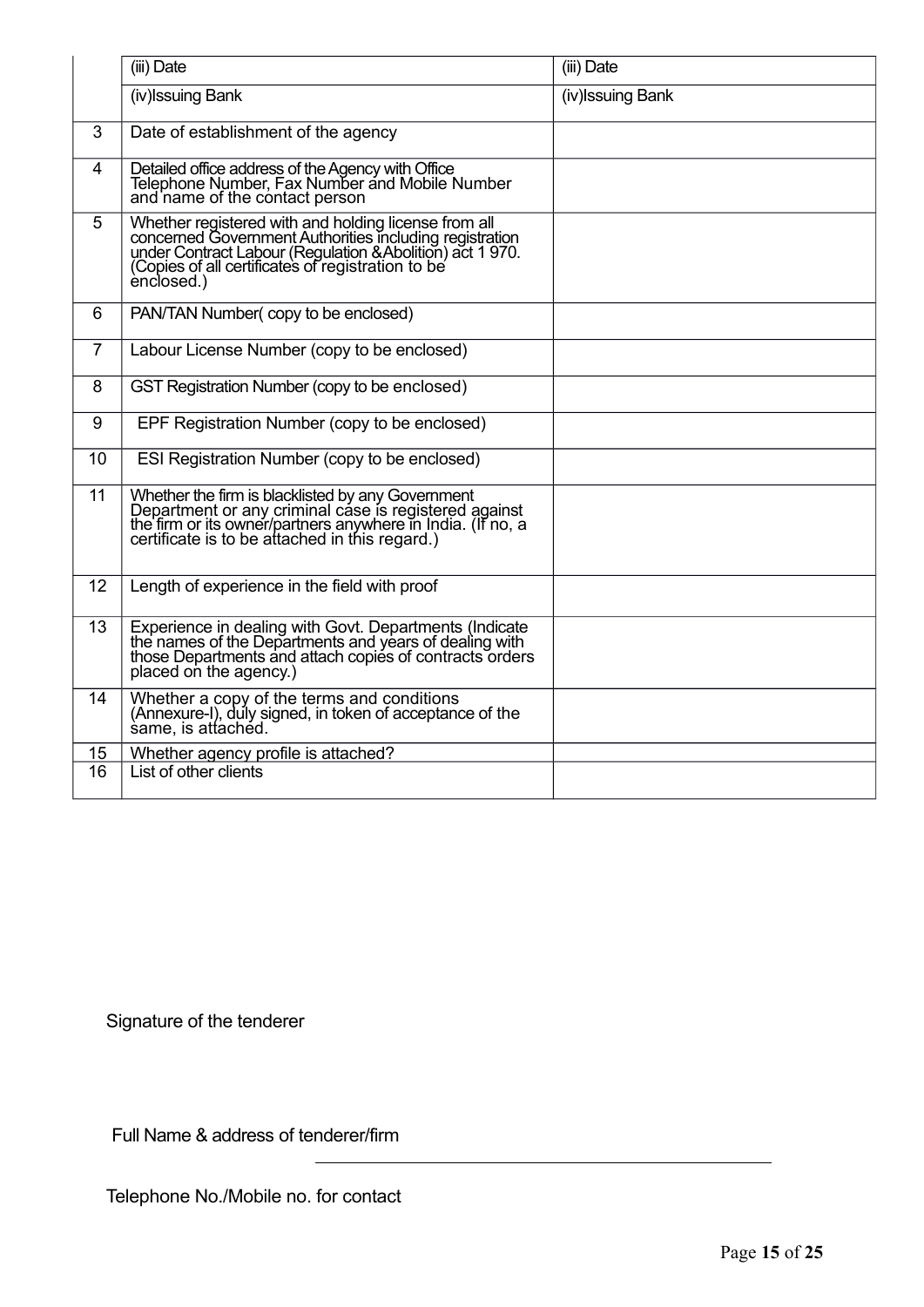(Dated Signature of Tenderer with stamp of the firm)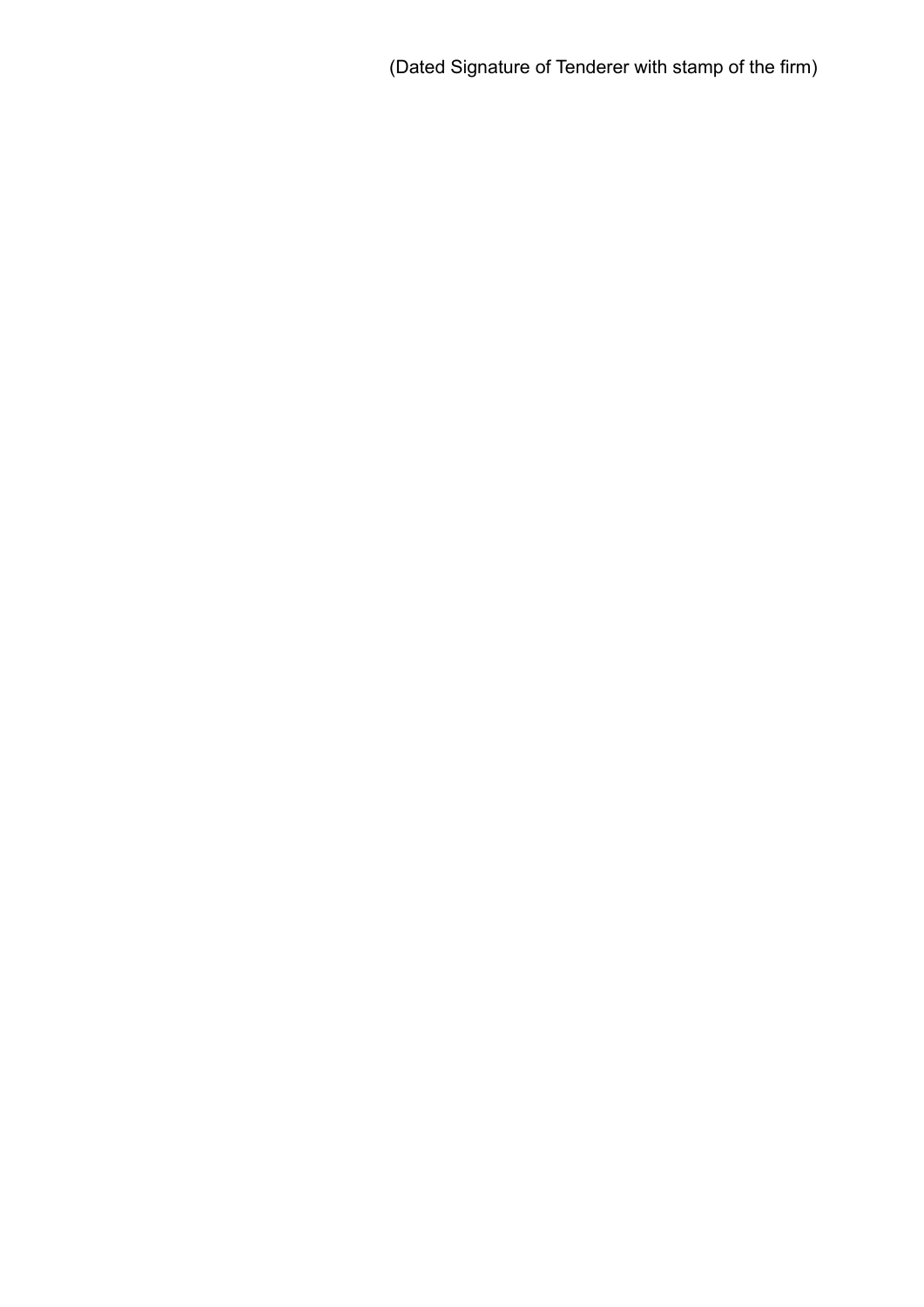# **PRICE BID**

#### **Sub: NOTICE INVITING OPEN TENDER TO PROVIDE "CLEANING & HOUSEKEEPING SERVICES" FOR HEAD OFFICE PREMISES AND OTHER LOCATIONS OF BANK AT PUNE.**

| SI. No. | Description of work                                                                                                                                    | No. of<br>persons<br>required | Rate offered per person per<br>month including all<br>taxes/charges+ cleaning material of<br>uniform (as per minimum wages<br>notified by office of Regional<br>Labour Commissioner (Central) |
|---------|--------------------------------------------------------------------------------------------------------------------------------------------------------|-------------------------------|-----------------------------------------------------------------------------------------------------------------------------------------------------------------------------------------------|
| 1.      | To provide<br>cleaning and<br>housekeeping<br>services for the<br>entire Head<br>Office and<br>various<br>locations at<br>Pune for 06<br>days of week. | $35 - 40$                     | Rs.<br>(In figures)<br><b>Enclosed detailed</b><br>breakup<br>(In words)<br>Enclosed detailed break<br>up                                                                                     |

Signature of the tenderer

Full Name & address of tenderer /firm

 $\left\{ \right.$ 

Telephone No./Mobile no. for contact

(Dated Signature of Tenderer with stamp of the firm)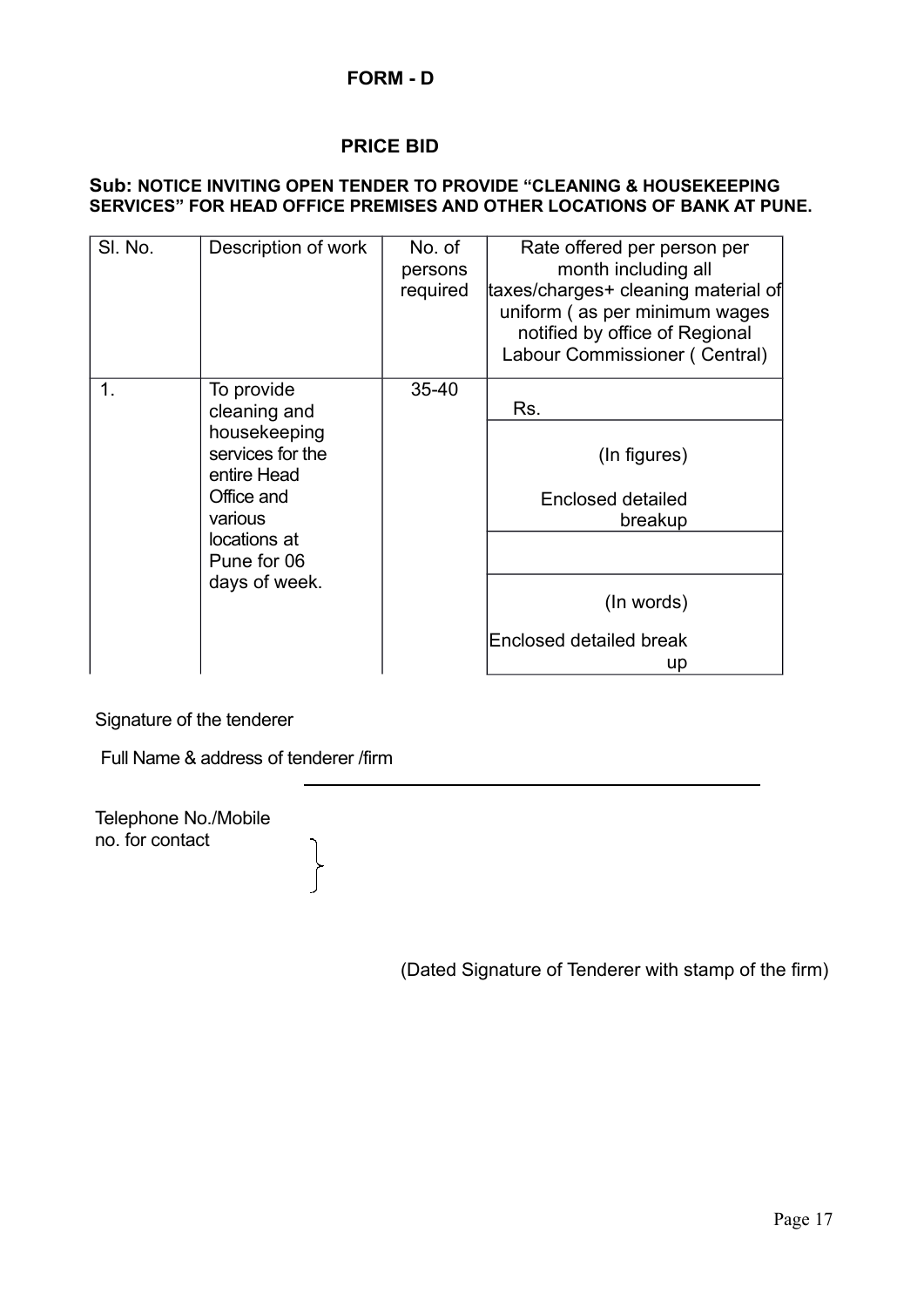# **AGREEMENT FOR CLEANING AND HOUSEKEEPING CONTRACT**

This agreement is made on this ............................................. day of 2019 Between ...……………………………………………. (Herein after called the Contractor whose term includes its successors and assignees) who's registered office is at ......... and is registered under and acting through its authorized official ..................................................

#### AND

Bank of Maharashtra, having its Head Office at 'Lokmangal' 1501 Shivajinagar Pune 411005. The contractor will provide Housekeeping services for the Head Office premises and various locations at Pune the terms and conditions herein contained, and rates as mentioned in the Price Bid. The Contractor has deposited Rs. In the form of Demand Draft as security deposit.

Now these present witnesses and it is hereby agreed and declared by and between the parties to these present as follows:

1.The contractor shall during the period of this contract that is to say from to or until this contract is determined by such notice as herein after mentioned, will provide ------ persons for housekeeping on the rates accepted as desired in annexure to this agreement. The contractor agrees that number of -- housekeepers required is likely to increase and may be demanded according to the exigencies of service by the Bank. He can also be asked to supply manpower on Saturday or Sunday if need arises.

2.The period of contract shall be normally one year from the date of Awarding of the tender, but can be extended for a further period of three year or till such time a fresh tender is finalized whichever is earlier and subject to satisfactory service.

3.The contractor agrees to supply or withdraw the housekeepers in case persons for housekeeping are increased according to the requirement of the Bank during the tender period, at the same approved rate, terms and conditions.

4.The contractor agrees for the rates accepted will be in force during the entire period of the tender. If the DA and other liabilities increase the bank will be also increase as per Govt. Notifications. Contractor will submit necessary documents for the same.

5.The contractor agrees to comply with all the instructions (terms and conditions) of tender documents contained, which are part and parcel of this agreement and form integral part of this agreement and also the following:

6). The contractor agrees with the Bank and with the authority competent to order that every contract of hire order should be subject to the terms of this agreement for persons for housekeeping. Hire and in the event of a conflict between these terms and the terms in the awarding order, the terms of this agreement for housekeepers shall prevail.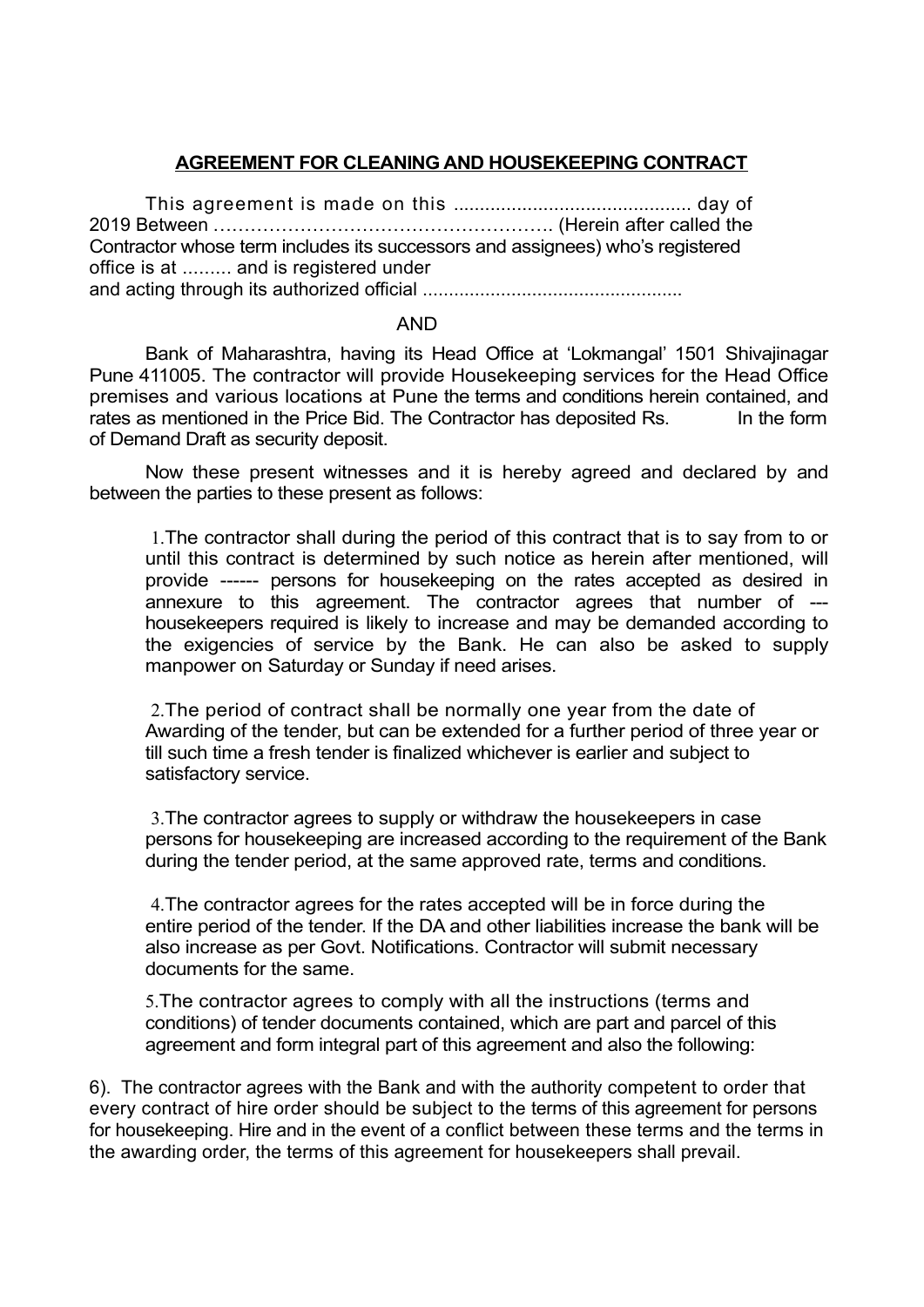7.) The contractor agrees to provide the housekeepers as agreed upon in the contract. If for any reason whatsoever the Bank is not happy with the service of the house keepers provided, the Contractor will be informed immediately and they should accept any liability to replace it as per requirement. If for any reason the Contractor is not in a position to provide a substitute housekeeper; as demanded by the Bank then the Bank will be free to engage a person for housekeeping from the open market and debit the expenditure on account of it on the claims payable to the Contractor

8). The Contractor will submit monthly bills for processing the payment. Necessary<br>deduction towards income Tax and Surcharge on Income Tax and any other taxes levied<br>by the State/ Central Government in existence at that t

9)The contractor agrees that the Bank shall have the right to terminate the contract in whole or part without prejudice to any other remedy for breach of contract, by giving 30 days' notice with the forfeiture of Security Deposit, besides blacklisting in case of following events.

i) If the contractor fails to provide the personnel for housekeeping to Bank and if the service is not found satisfactory enough.

ii) If the contractor fails to arrange the supply of any or all the personnel for housekeeping within the periods specified in the contract or any extension thereof granted by the Bank.

iii) If the contractor fails to perform any other obligations under the contract.

10.The contractor agrees that the contract shall be terminated at any time during the period of contract after serving the notice of 30 days.

11. The contractor agrees that if the personnel for housekeeping is not supplied on any day a proportionate deduction will be made from the monthly bill (i.e. 1/30 of the amount per month will be deducted for each day of absence) Apart from that a sum of Rs. 200/- per day will be deducted from the monthly bill up to a maximum limit of Rs. 1000/- and if it exceeds 5 days then the contract will be liable for termination with the forfeiture of security deposit besides blacklisting.

12. The contractor agrees that the Bank shall not be responsible for any loss or damage incurred to the contractor as a result of the termination of the contract. The Bank shall be free to take due action for the appointment of the new Contractor during the period under notice thereafter. The contractor agrees to supply the personnel for housekeeping at the approved rate..

13. The contractor agrees that the personnel for housekeeping are utilized for the use of the Bank. This period may be extended as and when found necessary in case of exigencies of services on demand.

14. The contractor agrees if in case of delay exceeding one hour for reporting for duty by the personnel a penalty of Rs. 100/- per day will be deducted from the bill.

15. The contractor agrees that he is solely responsible for day-to-day supply of housekeepers.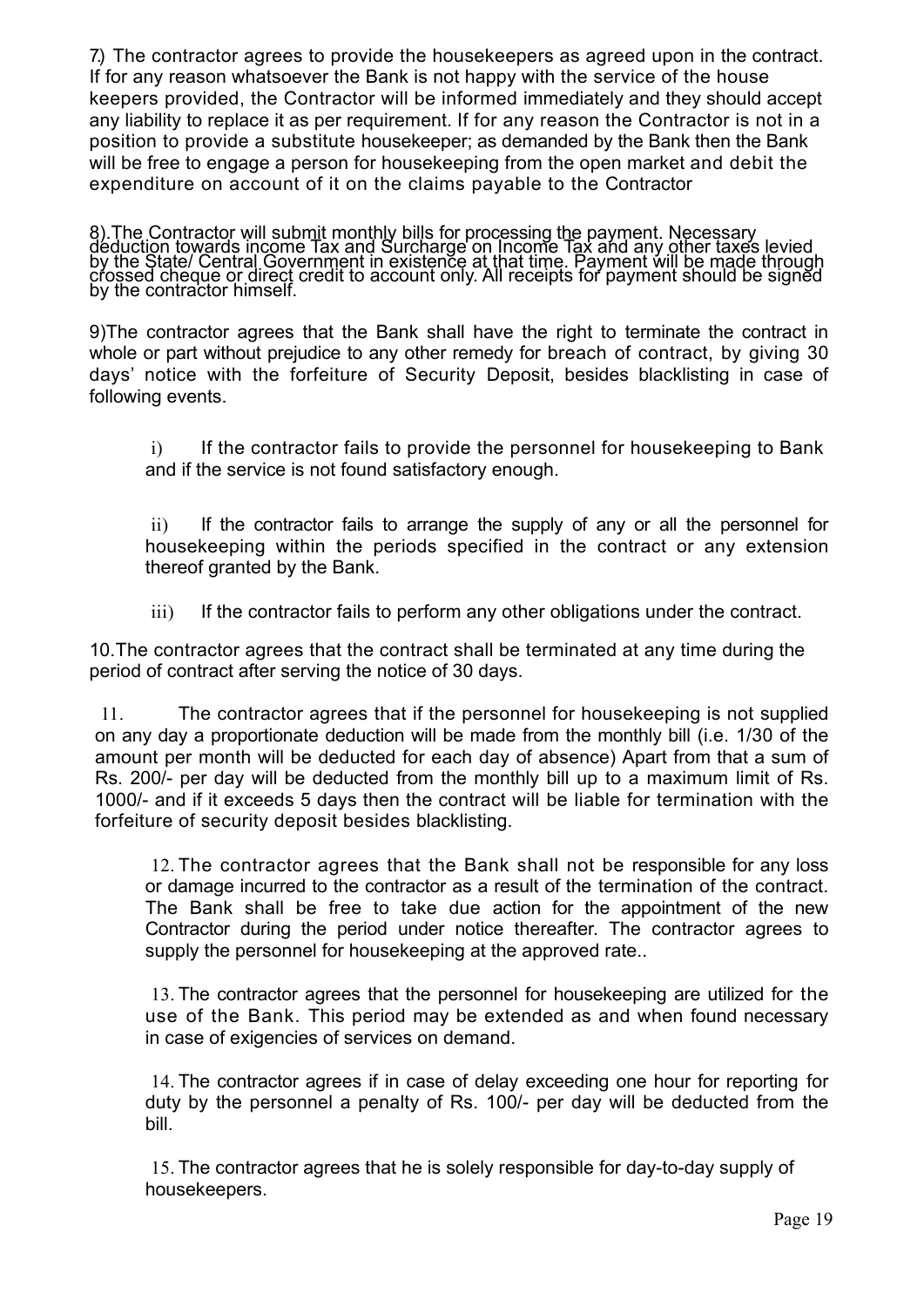16. The contractor agrees that the Bank will have the right to place requisition the personnel for housekeeping on all days of the month including Saturdays, Sundays and holidays, extended hours beyond duty hours including night halts.

11. The contractor agree that all compensation or other sums of money payable by the contactor to the Bank under the terms of the contract shall be realized from claim bills and / or his Security Deposit and in the event of his Security Deposit being reduced by reasons of any such deduction, the contractor shall make good the same within 15 days.

17. The contractor agrees that he is liable for any legal dispute / case / claims that have arisen or may arise during the currency of the agreement in respect of personnel for housekeeping provided by the Contractor.

19. The contractor agrees that if for any reason the Bank is dissatisfied in any way with the standard of the housekeeper or felt deficiency in service during the tender period, it will be reported to the Contractor in writing and the Contractor without raising any dispute on such assessment by the Bank regarding by the standard of the housekeeper provided or quality of service rendered by them may immediately replace it with another housekeeper on receipt of such complaint.

20. The contractor agrees that any communication to the last known address will be sufficient for any purpose of written communications. Any plea of absence from headquarters or change of address will not be accepted to establish the non-receipt of communication on the part of the contractor.

21. The contractor agrees that in the event of any question, dispute or difference arising under this agreement or in connection therewith (except as to matters, the decision of which is specifically provided under this agreement) the same shall be referred to a sole arbitrator who will be appointed by Bank.

The award of the arbitrator shall be final and binding on both the parties.

22.If at any time, during the continuance of this contract, the performance in whole or in part, by either party or any obligation under this contract shall be prevented or delayed by reasons beyond control- FORCE MAJEURE-neither party shall, by reasons of such events be entitled to terminate this contract, nor shall either parties have any claim for damages against the other in respect of such nonperformance or delay in performance. The force majeure shall include war or hostility, or acts of the public enmity, or civil

commotion, or sabotage, or fire, or floods, or explosions, or epidemics, or quarantine, or restrictions, or strikes, or lockouts or acts of God (herein after referred to as eventuality).

Provided such force majeure provision apply only if notice of happening of any such eventuality is given by either party claiming concession to the other within 21 days from the date of occurrence thereof, and

Provided activities under the contract that were interrupted under the force majeure event are resumed as soon as practicable after such event comes to an end, or cease to exist, and the decision of The Bank as to whether the activities have been so resumed or not, shall be final and conclusive, and

Provided further that if the performance in whole or part of, any obligation under this contract is prevented or delayed by reasons, for any such events for a period exceeding 60 days, either party may at his option terminate the contract.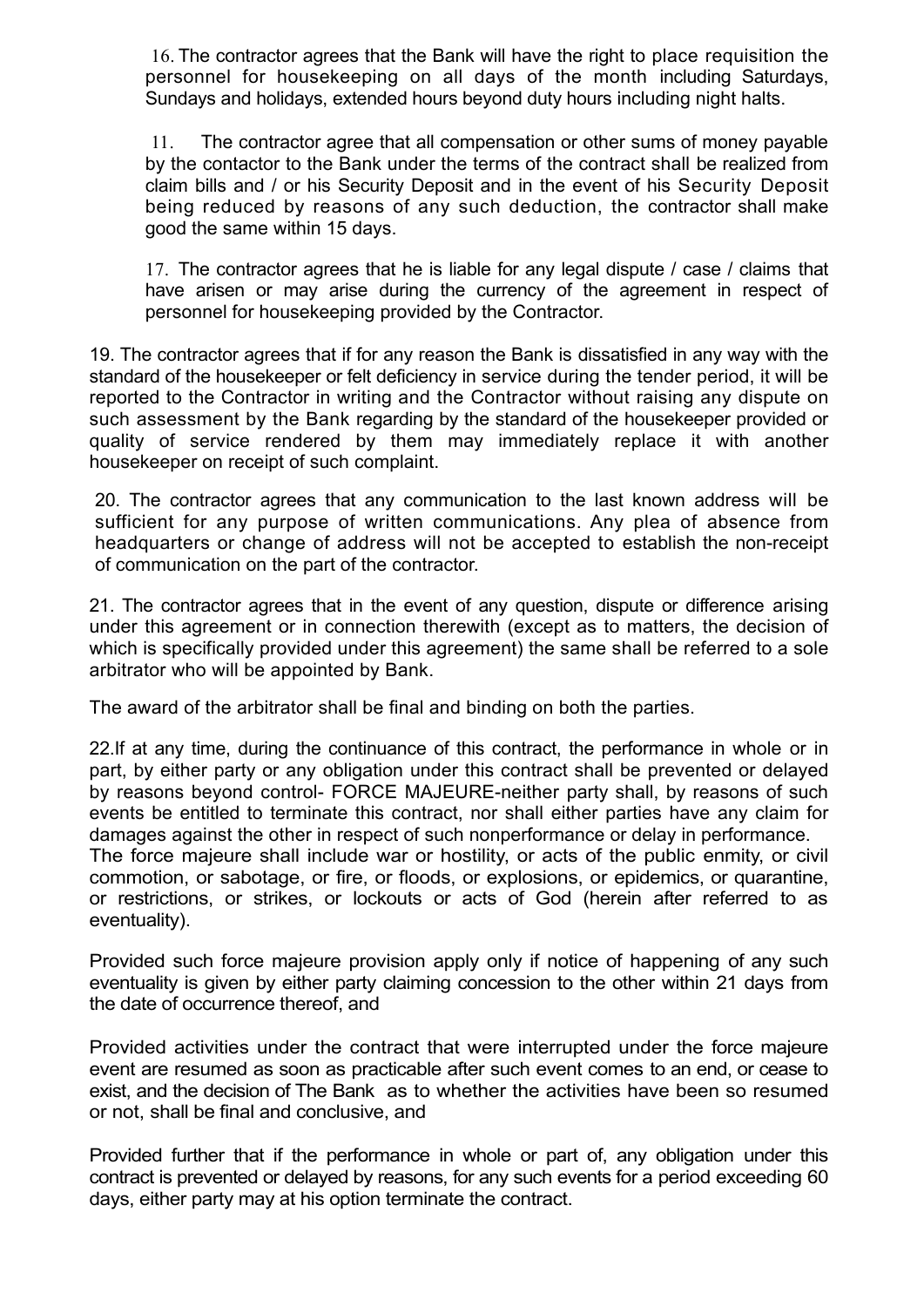The contractor agrees to adhere all the statutory regulation and are bound by the Labour Laws/ Contract Labourer (R & A) act 1970/ any other Laws / Labour Rules as applicable in this regard and amended from time to time for the persons involving in this tender. In case of breach of any of terms and conditions mentioned above, the Competent Authority will have the right to cancel the agreement without assigning any reason therefore and nothing will be payable by the Bank in that event and the security deposit shall also stand forfeited.

23. The contractor shall not assign or sublet the work or subcontract or any part of it to any other person or party.

24. The contract is not transferable.

25. The persons deployed by the contractor should not have convicted by any court of law or any police or criminal cases against them. The character and antecedents of each personnel of the contractor will be got verified by the service provider before their deployment. The contractor will ensure that the antecedents of person engaged are properly verified from the police authorities, he will furnish a certificate to this effect.

26. The contractor's person shall not claim any benefit/ compensation/ absorption/ regularization in any form the Bank under the provision of Industrial Disputes Act 1974 or Contract Labour (Regulation & Abolition) Act, 1970. Undertaking from the persons to this effect shall be required to be submitted by the contractor to the Bank.

27. The contractor's personnel working should be polite, cordial, positive and efficient, while handling the assigned work and their actions shall promote good will and enhance the image of this Bank. The contractor shall be responsible for any act of indiscipline on the part of persons deployed by him.

28. That the persons deputed shall not be below the age of 18 years or above the age of 50 years and they shall not interfere with the duties of the employees of the Bank.

29. The Bank shall not be liable for any loss, damage, theft, burglary or robbery of any personal belongings, equipment or vehicles of the personnel of the contractor.

30. That on the expiry of the agreement as mentioned above, the contractor will withdraw all its personnel and clear their accounts by paying them all their legal dues. In case of any dispute on account of the termination of employment or non- employment by the personnel of the service provider, it shall be the entire responsibility of the service provider to pay and settle the same.

31. It is the responsibility of the contractor to comply with the prevailing labour laws and minimum wages Act at his cost, risk and responsibility.

32.The contractor shall be liable for the implementation of Labour laws and Social Legislations such as EPF, ESI, workmen compensation Act, Shop and Establishment Act, Minimum Wages Act etc. as applicable in respect of staff engaged by him or carrying on his business. The share of EPF/CPF of the worker(s) if any will be paid to the agency/ company for depositing with the concerned organization. Contribution towards CPF, Gratuity etc. is to be met by the contractor.

33. No medical facilities or reimbursement thereof will be provided by the Bank.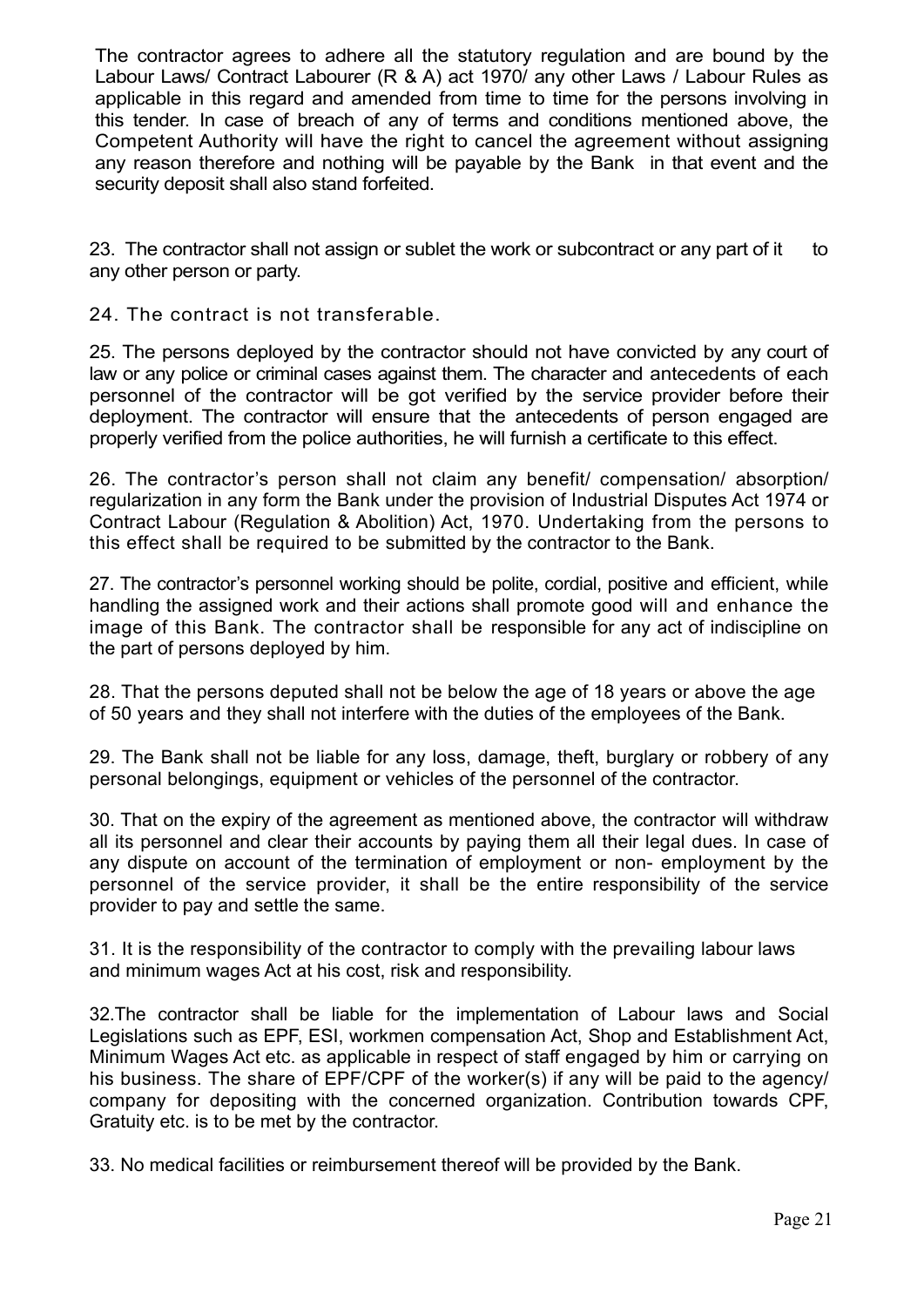34. Contractor will be required to provide uniform/Identity Cards and wages to the staff/ labour.

35. Any liability regarding Government dues as well as any human loss/ injury suffered during the course of work will be the personal responsibility of the contractor.

36. The contractor shall comply with all acts, laws and other statutory rules, regulation, byelaws etc. as applicable or which might become applicable to the State / Central Government with regard to performance of the work.

# Indemnity Clause

Contractor shall indemnify, protect and save the Bank and hold the Bank harmless from and against all claims, losses, costs, damages, expenses action suits and other proceedings,( Including reasonable attorney fees) relating to or resulting directly or indirectly from

- i) An act or omission of Contractor , its employees, its agents, in the performance of the services provided by this contract,
- ii) Breach of any of the terms of this agreement document or breach of any representation or warranty by Contractor,
- iii) Use of the allocated site and or facility provided by Contractor,
- $iv)$  Infringement of any patent, trademarks, copyrights, Intellectual Property Rights, etc or such other statutory infringements in respect of all components used to facilitate and to fulfill the scope of the site requirement.
- v) Contractor shall further indemnify the Bank against any loss or damage arising out of loss of data, claims of infringement of third party copyright, patents, or other intellectual property, and third party claims on the Bank for malfunctioning of the equipment providing facility to Banks equipment at all points of time.
- vi) Contractor shall indemnify the Bank and undertake to keep the Bank fully saved and indemnified against any loss, action or claim arising out of or in respect to error, misconduct, fraud, misbehavior or violations of any laws committed by Contractor or its employees/agents/ persons employed by third parties.
- vii) This indemnification is only a remedy for the Bank. Contractor / partner is not absolved from its responsibility of complying with the statutory obligations as specified above. Indemnity would cover damages, loss or liabilities suffered by the bank arising out of claims made by its customers and/or regulatory authorities.

Non-Disclosure: It is hereby agreed that all the parties in this agreement hereby agree as follows.

Contractor shall hold all information about this tender and/or information gathered about the Bank through this process in strict confidence with the same degree of care with which Contractor protects its own confidential and proprietary information. Contractor shall restrict disclosure of the information solely to its employees, agents and Sub contractors on a need to know basis and advise those persons of their obligations hereunder with respect to such information.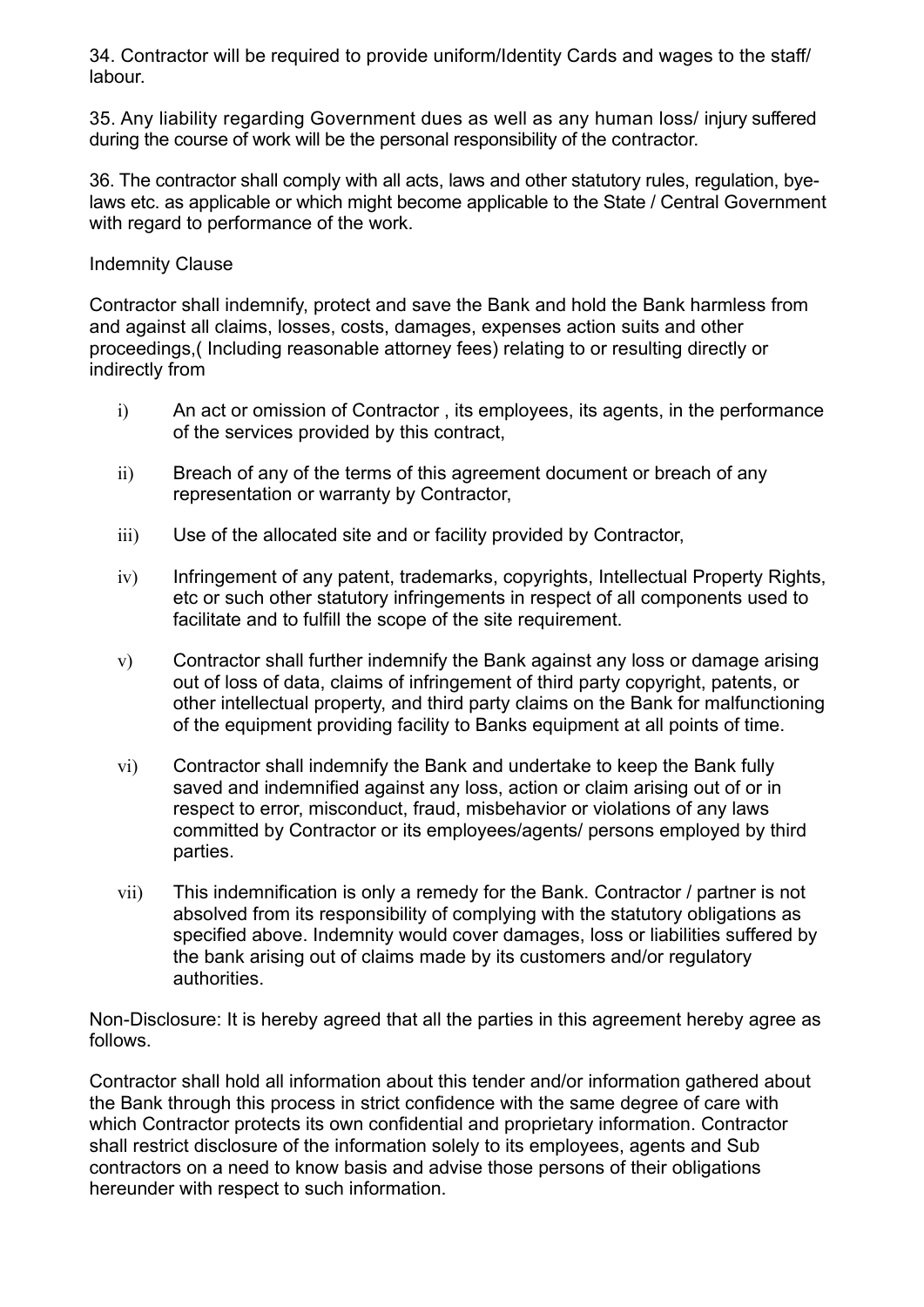To use the information only as needed for the purpose solely related to this Project.

Except for the purpose of execution of this Project, not disclosure or otherwise provide such information or knowingly allow anyone else to disclose or otherwise provide such information.

Contractor shall not disclose any information to parties not involved in supply of the products and services forming part of this order and disclosure of information to parties not involved in supply of the products and services forming part of this order will be treated as breach of trust and invite legal action. This will also mean termination of the contract and disqualification of the Contractor in any future tendering process of the Bank.

Any information considered sensitive must be protected by the Contractor from unauthorized disclosure or access.

#### SEVERABILITY:

- i) If any of the provisions of this agreement may be constructed in more than on way, one of which would render the provision illegal or otherwise voidable or enforceable, such provision shall have the meaning that renders it valid and enforceable.
- $ii)$  In the event any court or other government authority shall determine any provisions in this agreement is no amended so that it is enforceable to the fullest extent permissible under the laws and public policies of the jurisdiction in which enforcement is sought and affords the parties the same basic rights and obligations and has the same economic effect as prior to amendment.
- iii) In the event that any of the provisions of this agreement shall be found to be void, but would be valid if some part thereof was deleted or the scope period or area of application were reduced, then such reduction of scope, period or area of application as may be required to make such provisions valid and effective provided however, that on the revocation, removal or diminution of the law or provisions, as the case may be by virtue of which such provisions contained in this agreement were limited as provided hereinabove, the original provisions would stand renewed and be effective to their original extent, as if they had not been limited by the law or provisions revoked. Notwithstanding the limitation of this provision by any law for the time being in force, the parties undertake to, at all times observe and be bound by the spirit of this agreement.

Signed ..................................................Signed......................................

| For and on behalf of the |  |  |
|--------------------------|--|--|
| <b>Banks</b>             |  |  |

For and on behalf of the For and on behalf of the Tenderer